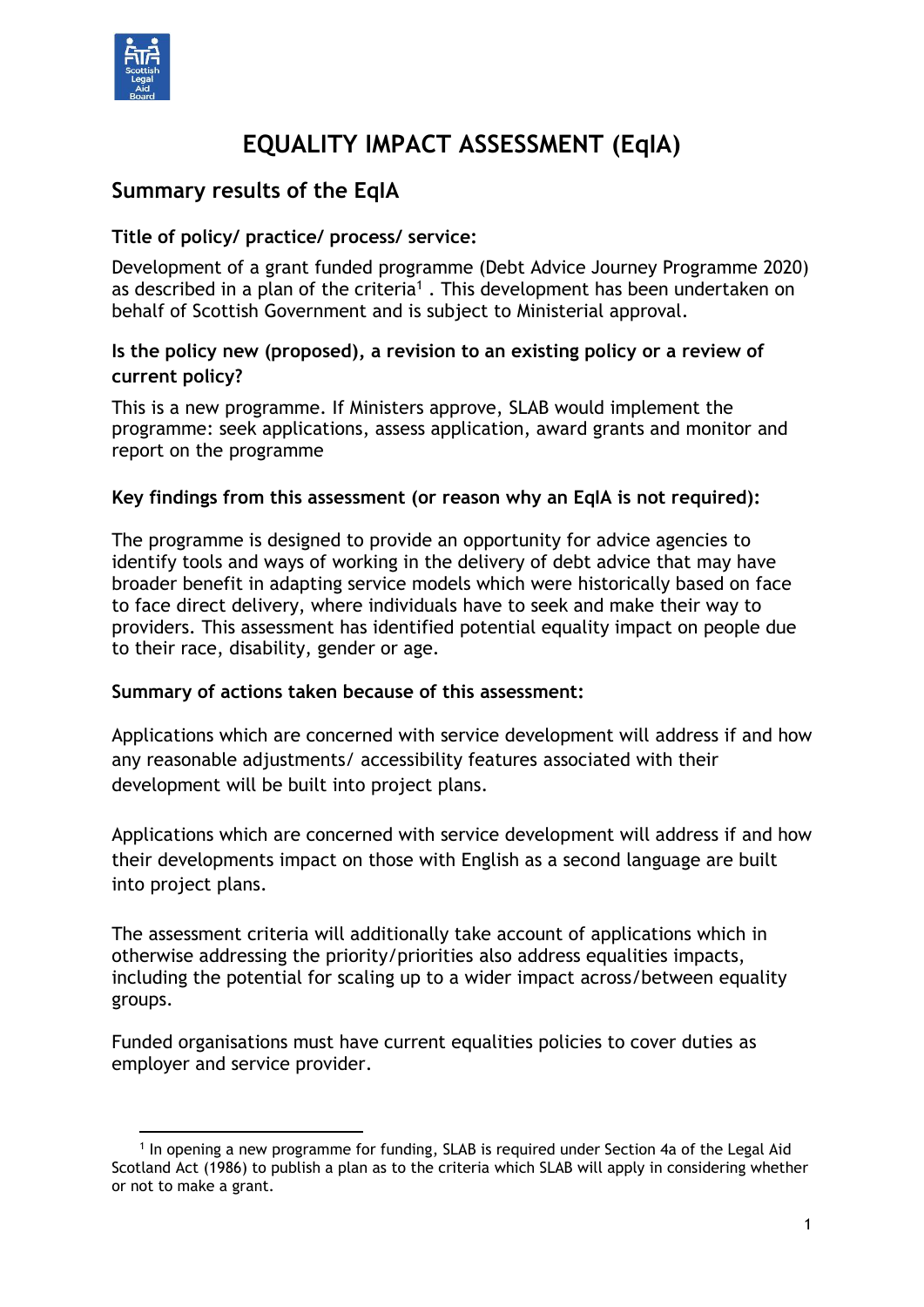

**Lead person(s) for this assessment (job title and department only): Raphael Bleakley, Policy Development Officer, Strategic Development Department**

**Senior responsible owner agreement that the policy has been fully assessed against the needs of the general duty (job title only): Anne Dickson, Director, Strategic Development Department**

**Publication date (for completion by Communications): Click here to enter a date**.

This EqIA will be published alongside the guidance for the new debt levy programme.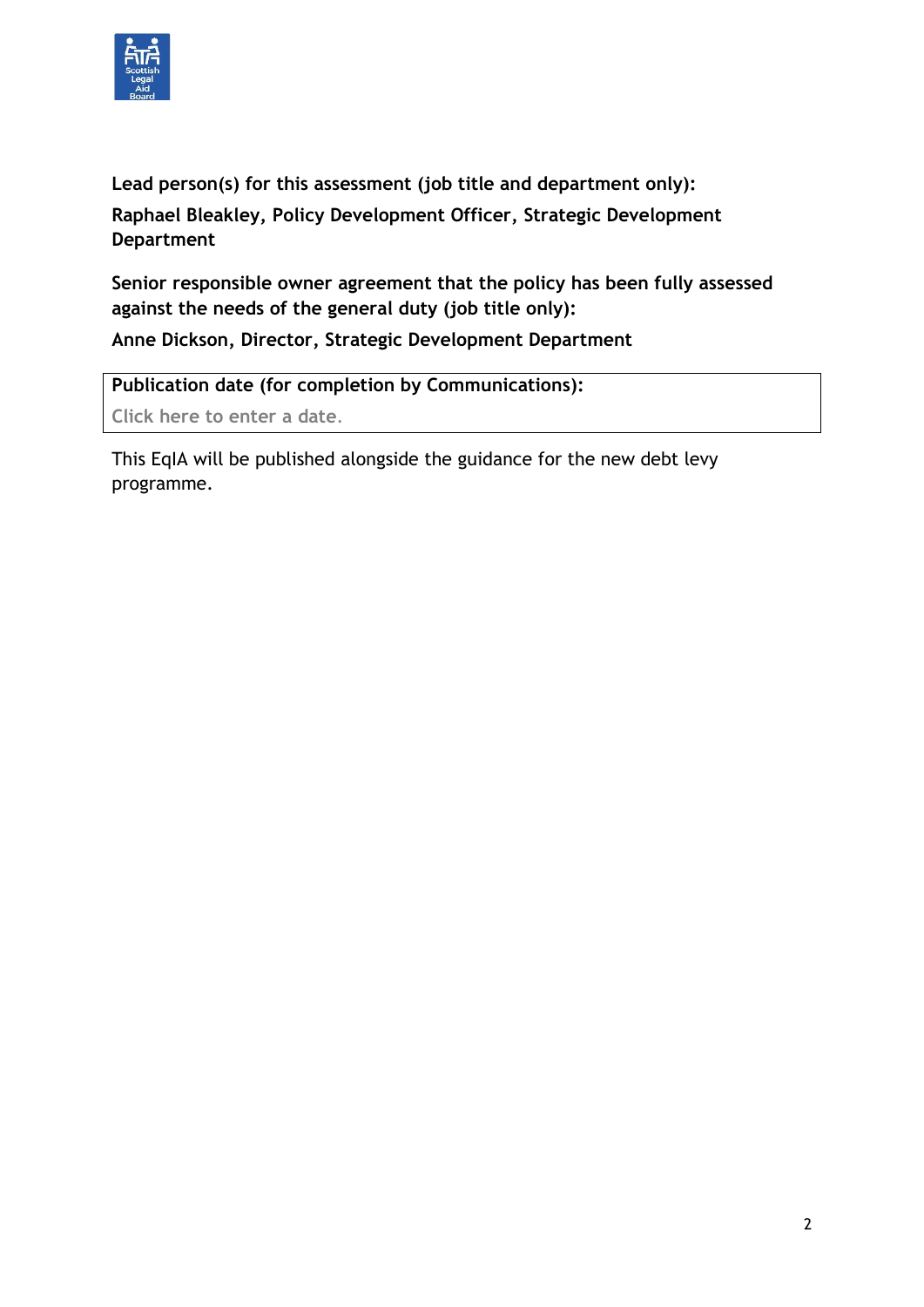

# **Step 1 – Framing the planned change**

Discussing step 1 and step 2 with the Corporate Policy Officer (Equalities) at an early stage will help identify appropriate evidence. This may include support from the wider Policy and Development team.

**1.1 Briefly describe the aims, objectives and purpose of the policy/ practice/ process/ service.** *You can use the information in your project specification, business case etc.* 

#### Background

This new programme is designed to be small scale and to support and test new ways of working to manage the demands experienced by advice agencies. The grants programme does not provide a service specification, a Scottish Government priority was for agencies to be allowed to apply for funding based on their experience of need. The programme is therefore designed to allow flexibility around the range of projects to be funded and the range of interventions that are to be tested.

#### Debt Advice Journey Programme

Scottish Government Consumer Directorate asked SLAB to develop a debt advice related grant funded programme subject to their priorities and parameters. This programme has been developed for submission to Ministers for approval. This programme is intended to complement the work around the Scottish Government's Debt Routemap<sup>2</sup> using funding from the levy on financial services.

The proposed grant funding programme is designed to fund projects that seek to help manage demand through existing debt advice services and improve the experience for clients and staff. Subject to decisions of Scottish Ministers, it is likely that this programme will run to March 2023. The programme's purpose is to provide evidence to the Scottish Government about ideas for managing demand for debt advice which if successful could be incorporated into longer term Scottish Government commissioning plans for use of the debt advice funds raised from the levy on the credit industry devolved to the Scottish Government.

The programme's objectives are to improve management of demand for debt advice to services and ways of working at key stages of the debt advice journey in free advice services.

l <sup>2</sup> [A Debt Advice Routemap for Scotland,](https://www.gov.scot/binaries/content/documents/govscot/publications/strategy-plan/2019/12/debt-advice-routemap-scotland/documents/debt-advice-routemap-scotland/debt-advice-routemap-scotland/govscot%3Adocument/debt-advice-routemap-scotland.pdf) 2019, Scottish Government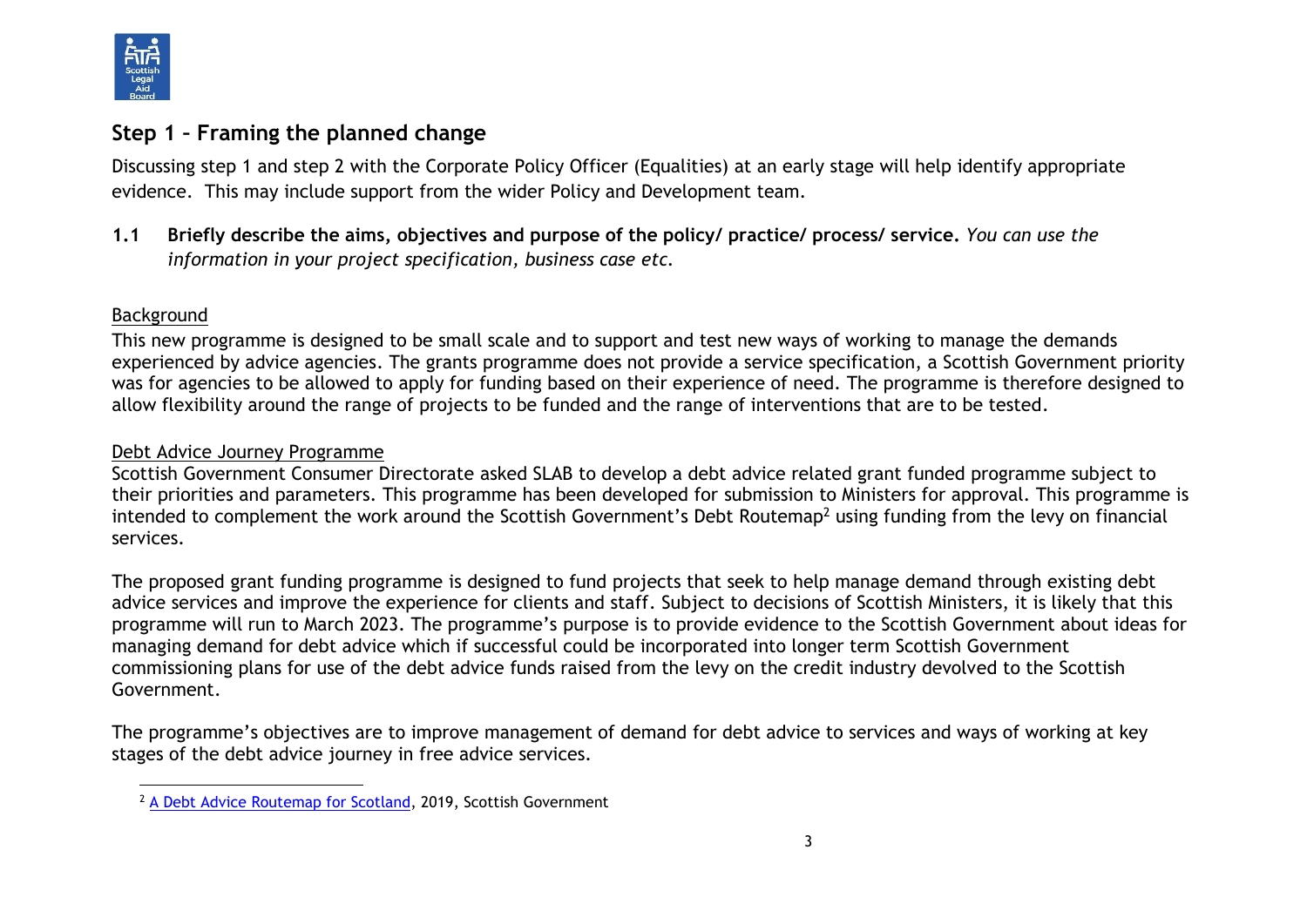

#### Implementation of this programme

Implementation of any new grants programme includes use of SLAB's well established processes for open application arrangements, assessment against criteria, programme building and then monitoring of projects and programmes.

#### **1.2** Why is an EqIA required?

The policy development process is focussed on the development of new funding programme requested by Scottish Government together with the key elements of implementation of the programme linked to the design of the guidance and application process.

The programme is concerned with the distribution of funds to free advice services to develop ways to manage demand at debt advice services or develop ways of working which assist in demand management. Funding for service improvements provides opportunities and risks around the effect of service design and debt journey improvements on groups with protected characteristics both as clients and in the debt advice workforce. Although this is a small scale intervention designed to test approaches, it has the capacity to inform future commissioning and design of services or aspects of services.

#### **1.3 Who is affected by this policy/ practice/ process/ service?**

Providers of free debt advice will be eligible for funding. These include Citizens Advice Bureau, independent advice agencies, law centres and local authorities.

People affected include service users and workforce (including where relevant a volunteer workforce).

#### **1.4 Policy/ practice/ process/ service implementation date**

Subject to decisions by Scottish Government the programme will launch in 2020 with funding available for the second half of 2020 through to March 2023.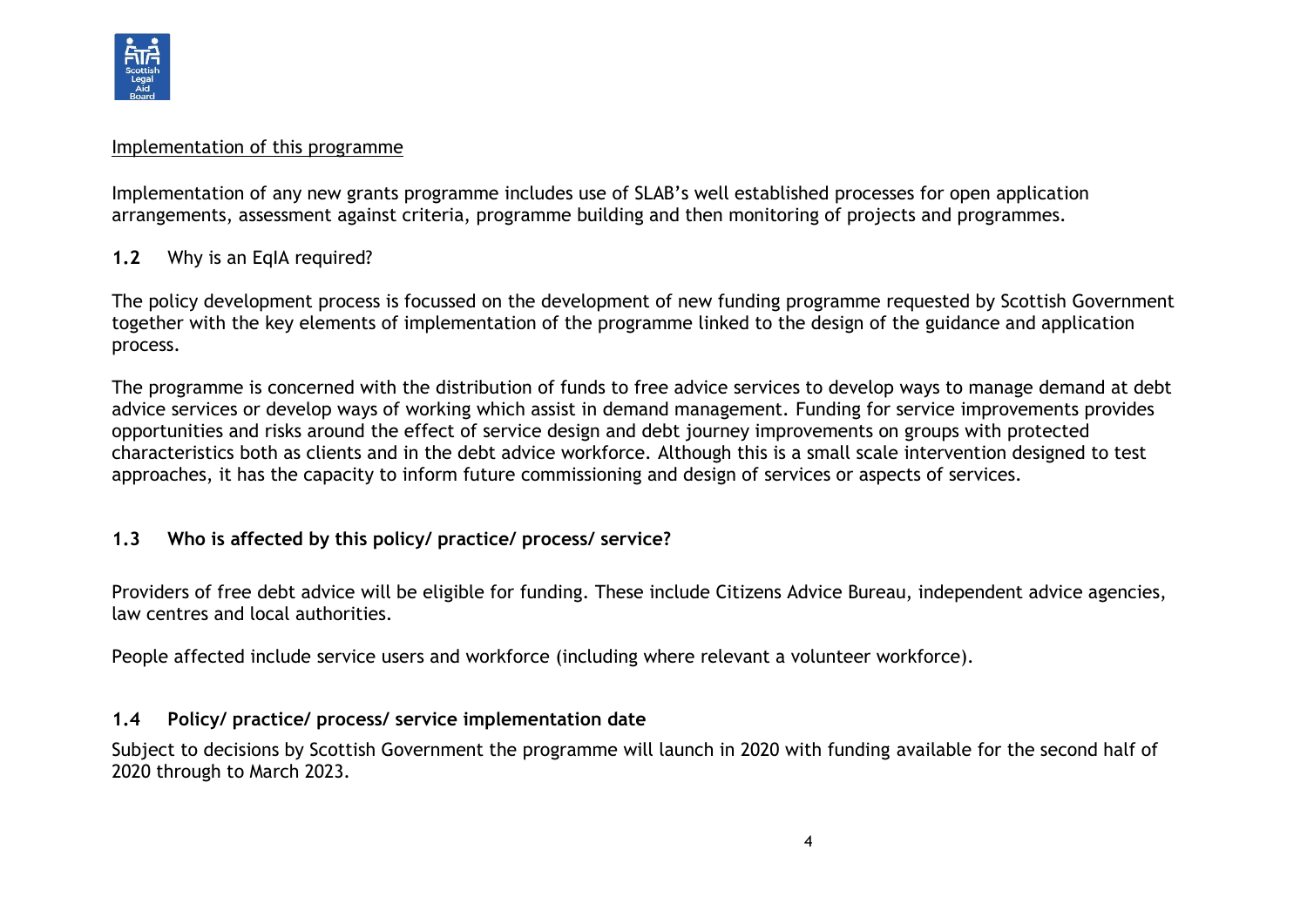

**1.5 What other SLAB policies or projects may be linked to or affected by changes to this policy/ practice/ process/ service?** The EqIA for related policies might help you understand potential impacts, and/ or your findings might be relevant to share. Refer to SLAB's business plan, our current equality outcomes, current project list etc.

EQIA for grant funding function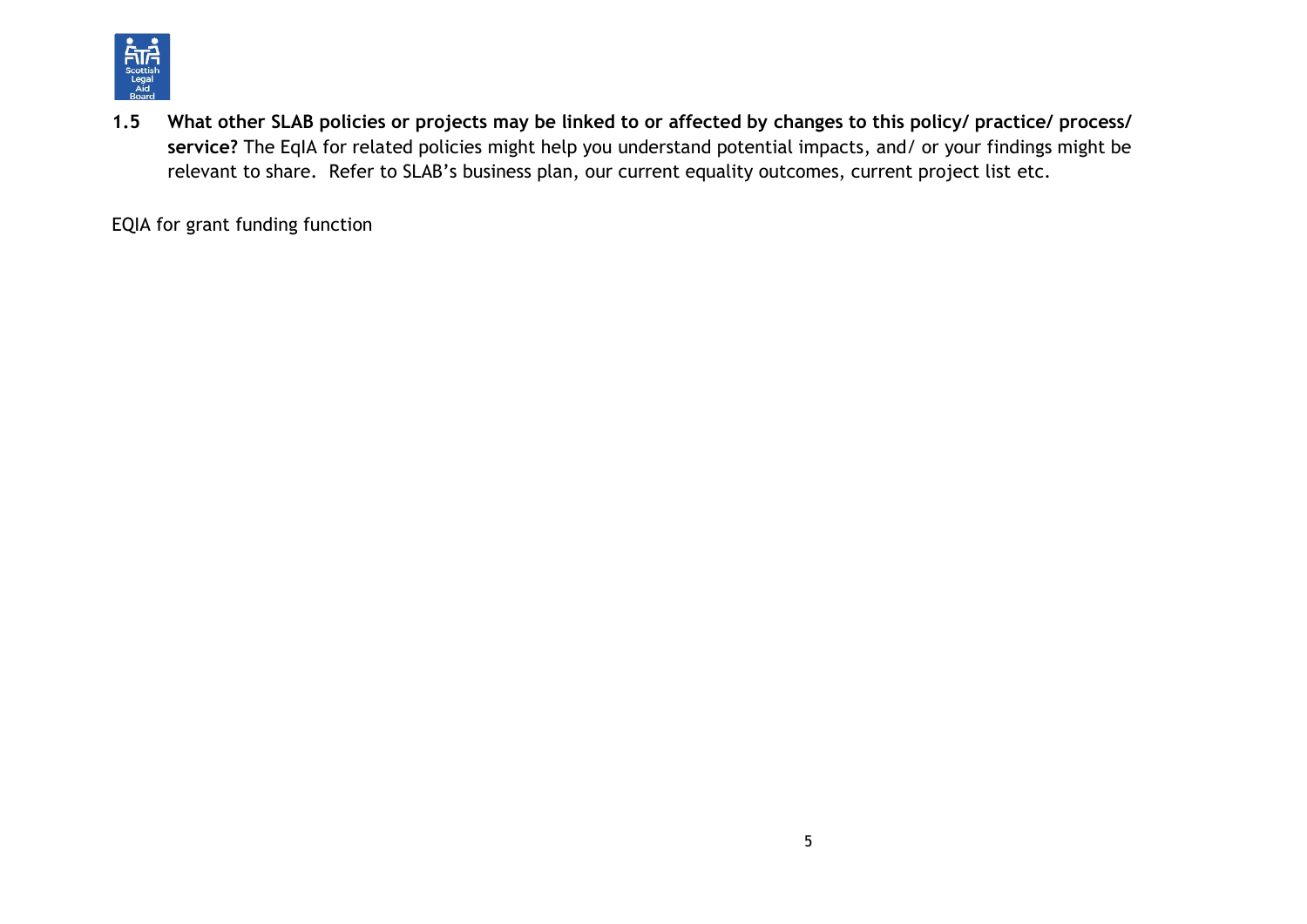

# **Step 2: Consider the available evidence and data relevant to your policy/ practice/ process/ service**

The information you gather in this section will:

- help you to understand the importance of your policy/ practice/ process/ service for different equality groups,
- inform the depth of equality impact assessment you need to do (this should be proportional to the potential impact on equality groups), and
- provide justification and an audit trail behind your decisions, including where it is agreed an equality impact assessment is not required.

**2.1 What information is available about the experience of each equality group in relation to this policy/ practice/ process/ service?** Stay focused on the topic and scope of your policy/ practice/ process/ service. Does the policy/ practice/ process/ service relate to an area where there are already known inequalities? Refer to the EqIA guidance for sources of evidence.

Note: If you proceed to a full EqIA you should continue to add to this section as you develop the policy/ practice/ process/ service, come across new evidence and/ or **undertake a consultation.**

| Equality<br>characteristics | Evidence source (e.g.<br>web link, report,<br>survey, complaint)               | What does the evidence tell you about the experiences of this group in relation to<br>the policy/ practice/ process/ service? Lack of evidence may suggest a gap in<br>knowledge/ need for consultation (step 3).                                                                           |
|-----------------------------|--------------------------------------------------------------------------------|---------------------------------------------------------------------------------------------------------------------------------------------------------------------------------------------------------------------------------------------------------------------------------------------|
| Age                         | <b>SLAB Grant Funding</b><br>Data<br><b>MAW3 Evaluation</b><br>Wyman review of | The Wyman review highlights that younger people have more difficulties keeping up<br>with financial commitments and is a heavy burden, this is equivalent of 16% in the 25-<br>34 age group. Wyman quotes that the vast majority of debt advice seekers are within<br>the 25-59 age groups. |
|                             | debt advice 2018                                                               | SLAB data suggests that older age groups are more likely to visit debt advice services<br>face to face. Stepchange data suggests that younger people access debt advice                                                                                                                     |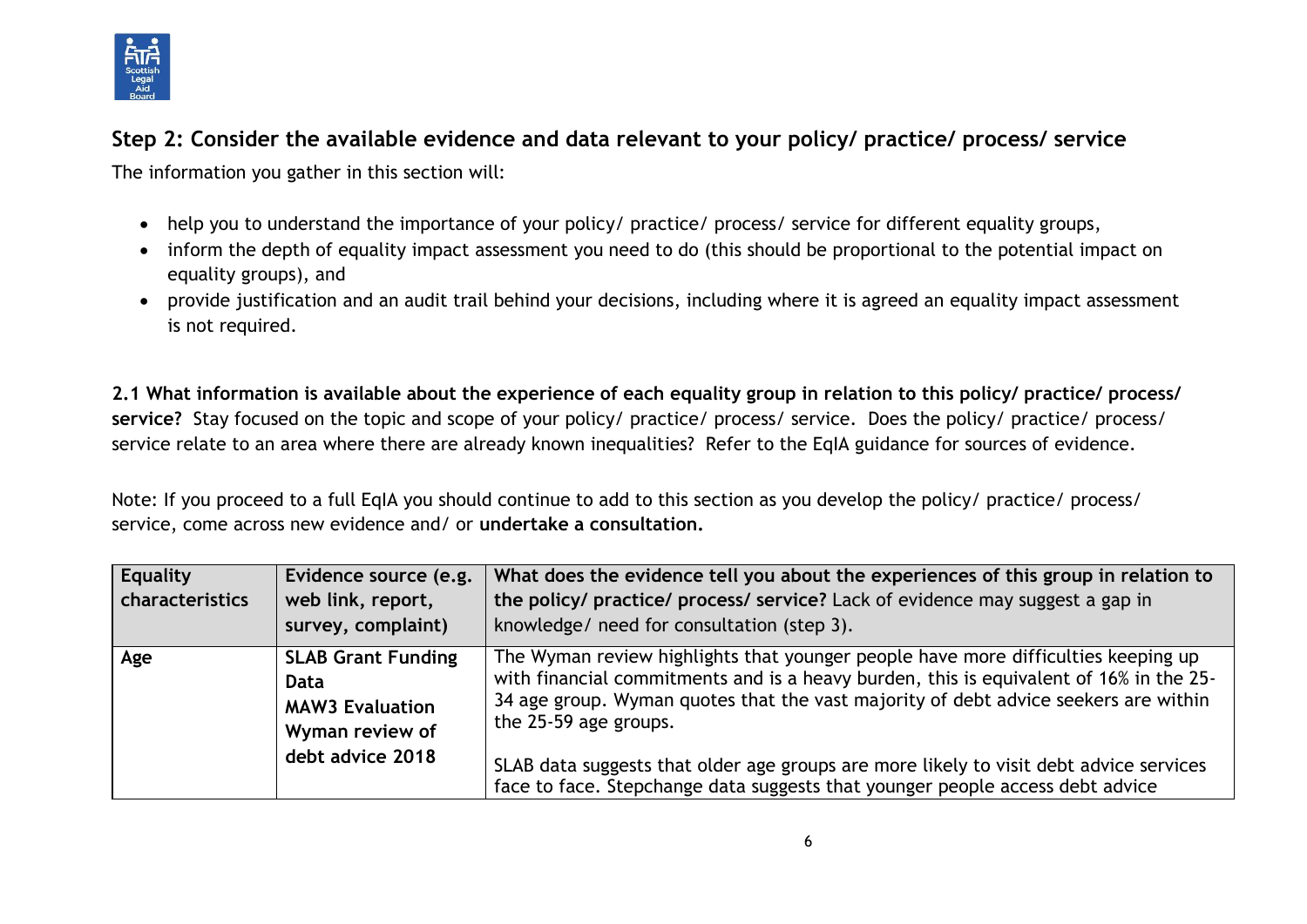

| <b>Equality</b><br>characteristics | Evidence source (e.g.<br>web link, report,<br>survey, complaint) | What does the evidence tell you about the experiences of this group in relation to<br>the policy/ practice/ process/ service? Lack of evidence may suggest a gap in<br>knowledge/ need for consultation (step 3).                                                                                                          |
|------------------------------------|------------------------------------------------------------------|----------------------------------------------------------------------------------------------------------------------------------------------------------------------------------------------------------------------------------------------------------------------------------------------------------------------------|
|                                    | Stepchange - Scotland<br>in the Red 2019                         | differently, with younger clients opting for advice by web and with the 25-39 age<br>group over-represented in the numbers of calls received.                                                                                                                                                                              |
|                                    |                                                                  | SLAB evaluation data indicates that working age people may not have time to access<br>face to face debt advice services. Agencies may identify this as a barrier they want to<br>address.                                                                                                                                  |
|                                    |                                                                  | Published data doesn't focus on throughput and management of demand by age at<br>different stages in the debt advice process.                                                                                                                                                                                              |
| <b>Disability</b>                  | <b>SLAB grant funding</b><br>data<br><b>MAW3</b> evaluation      | Our MAW3 evaluation found that people with specific disabilities require more time to<br>help resolve their debt problems and that services need to have in-built flexibility of<br>service design and time to support this group.                                                                                         |
|                                    | <b>Improvement Service</b><br>2015                               | The Improvement Service notes that people with a disability are also<br>disproportionately high users of money advice services - 40% of money advice users,<br>despite comprising only 20% of the overall population. Evidence suggests that advice<br>services are relatively effective in their targeting of this group. |
|                                    |                                                                  | Available data doesn't identify throughput and demand management by disability at<br>different stages in the debt advice process.                                                                                                                                                                                          |
| Race                               | <b>SLAB grant funding</b><br>data                                | The proportion of people from BAME groups who receive help through the ERAP<br>programme is 6% of all clients.                                                                                                                                                                                                             |
|                                    | Shelter 2007 research                                            | The Improvement Service have found that BME populations are over-represented in<br>debt advice data in Scotland, making up 12% of people accessing money advice<br>services. BME groups are more likely to experience multiple levels of inequality and                                                                    |
|                                    | <b>Improvement Service</b><br>research 2015                      | the figures may represented effective targeting of this group.                                                                                                                                                                                                                                                             |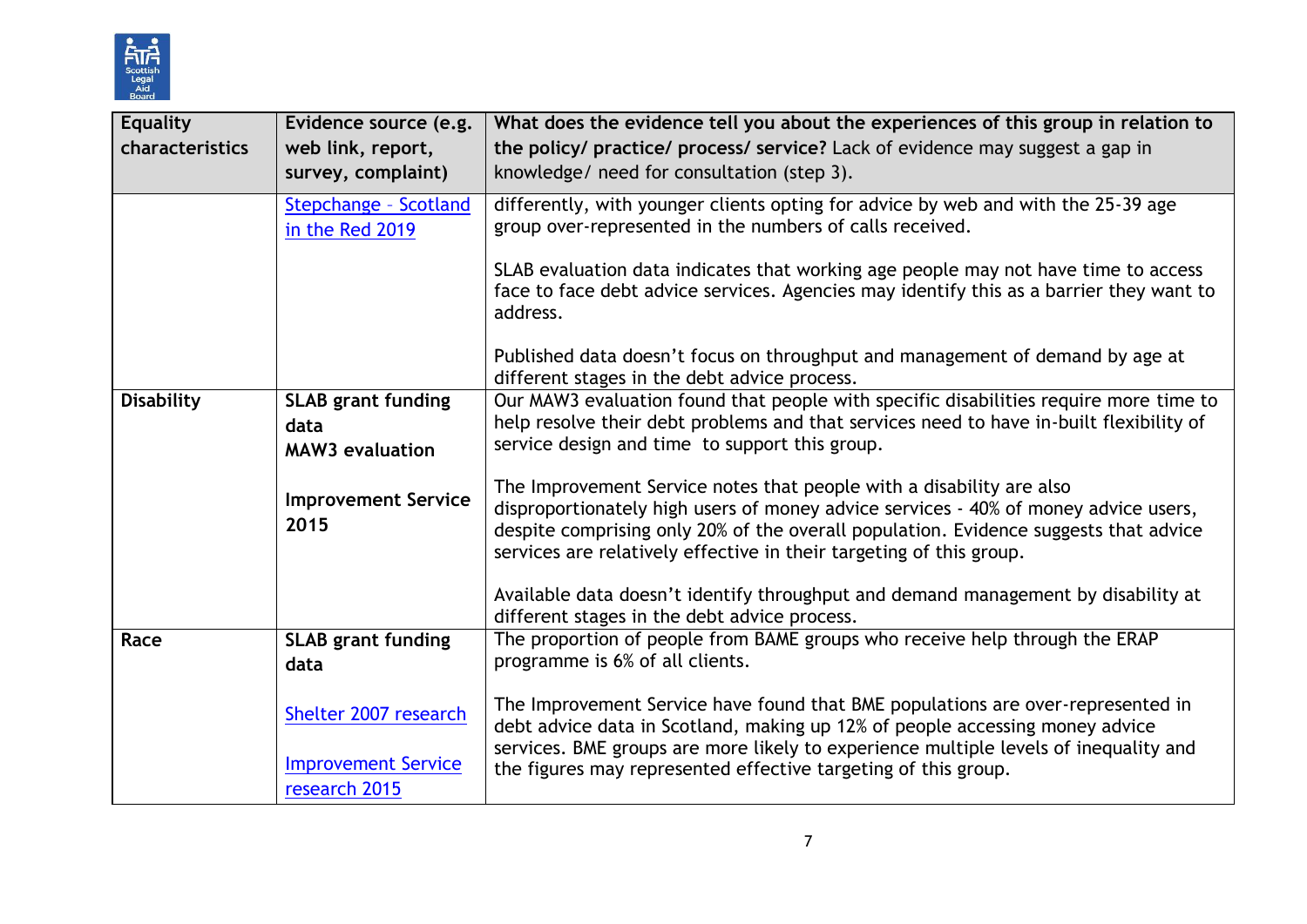

| <b>Equality</b><br>characteristics | Evidence source (e.g.<br>web link, report,<br>survey, complaint)                            | What does the evidence tell you about the experiences of this group in relation to<br>the policy/ practice/ process/ service? Lack of evidence may suggest a gap in<br>knowledge/ need for consultation (step 3).                                                                                                                                                                                                                                                                                                                                                                                                                   |
|------------------------------------|---------------------------------------------------------------------------------------------|-------------------------------------------------------------------------------------------------------------------------------------------------------------------------------------------------------------------------------------------------------------------------------------------------------------------------------------------------------------------------------------------------------------------------------------------------------------------------------------------------------------------------------------------------------------------------------------------------------------------------------------|
|                                    |                                                                                             | Shelter research suggests that BAME groups are under-represented in their client<br>profiles. Evidence that barriers can include language barriers, opening hours and<br>waiting times (also MAS research)                                                                                                                                                                                                                                                                                                                                                                                                                          |
|                                    |                                                                                             | There may be barriers to people accessing debt help due to their race. Data doesn't<br>identify throughput and demand management by race at different stages in the debt<br>advice process.                                                                                                                                                                                                                                                                                                                                                                                                                                         |
| Sex                                | <b>SLAB grant funding</b><br>data<br>Wyman review<br>Stepchange annual<br><b>statistics</b> | SLAB grant funding data shows that women are more likely to seek help with debt<br>problems than men. This is backed up by the Wyman review that identifies the<br>proportion of women receiving debt advice as 59%. Stepchange which provides advice<br>by telephone find a higher proportion of clients are female (62% in 2019).<br>We have no evidence that the differential is related to design of services especially as<br>we see the same patterns in remote and face to advice services. Published data<br>doesn't focus on throughput and management of demand by sex at different stages in<br>the debt advice process. |
| Gender<br>Reassignment             | No data                                                                                     | We currently have no data in this area. We have reviewed online information. Some<br>literature suggests that people undergoing gender reassignment surgery may be at risk<br>of falling into debt, however there is no empirical evidence that this may be the case<br>or of any barriers to access or engagement with services.<br>Published data doesn't focus on throughput and management of demand due to gender<br>reassignment at different stages in the debt advice process.                                                                                                                                              |
| <b>Sexual</b><br>orientation       | No data                                                                                     | We don't currently hold information about the sexual orientation of the debt advice,<br>nor is national data available.<br>Published data doesn't focus on throughput and management of demand by sexual<br>orientation at different stages in the debt advice process.                                                                                                                                                                                                                                                                                                                                                             |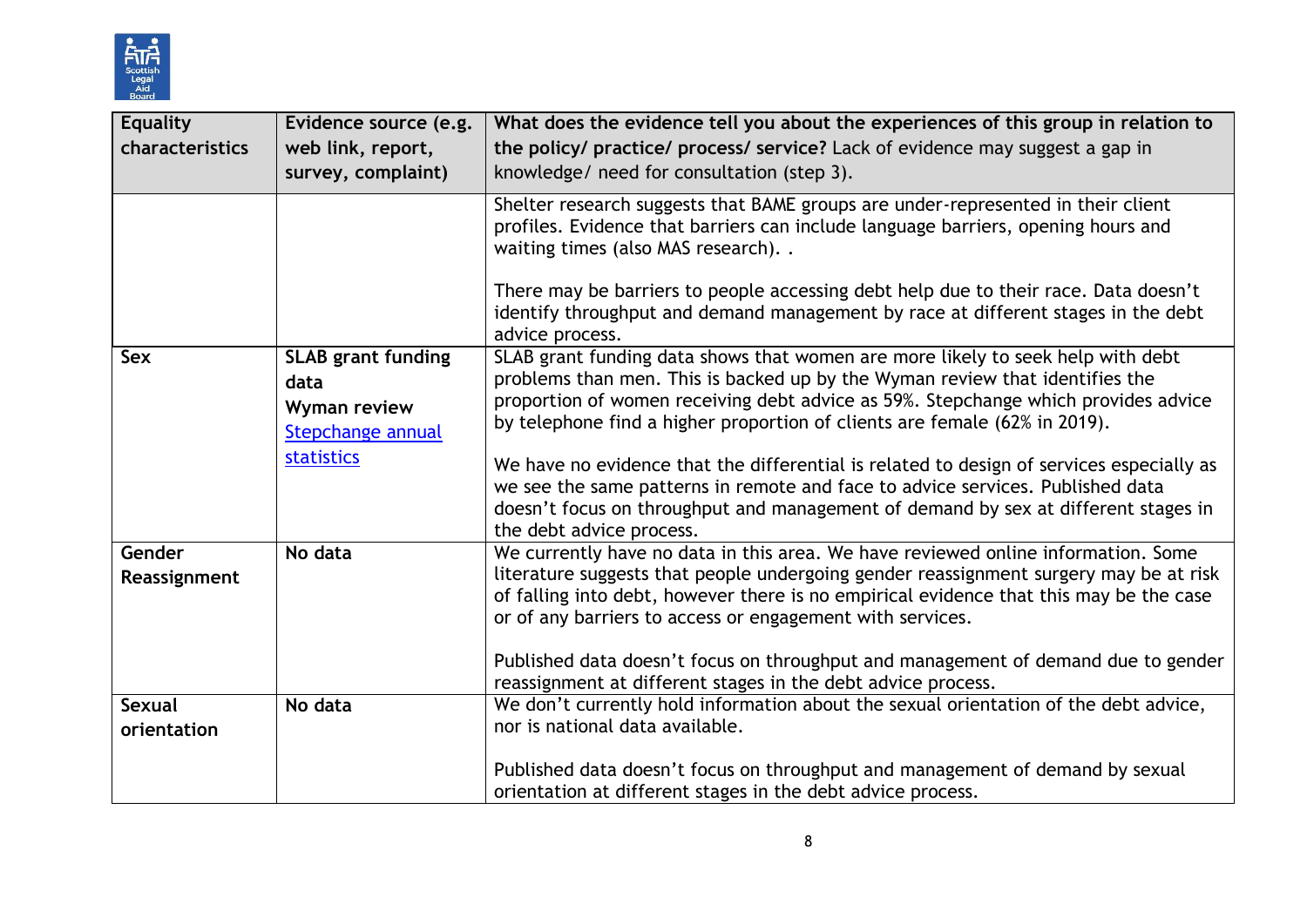

| <b>Equality</b>    | Evidence source (e.g.     | What does the evidence tell you about the experiences of this group in relation to                                                                                 |
|--------------------|---------------------------|--------------------------------------------------------------------------------------------------------------------------------------------------------------------|
| characteristics    | web link, report,         | the policy/ practice/ process/ service? Lack of evidence may suggest a gap in                                                                                      |
|                    | survey, complaint)        | knowledge/ need for consultation (step 3).                                                                                                                         |
| <b>Religion or</b> | No data                   | We don't currently hold information about the Religion or Belief of the debt advice,                                                                               |
| <b>Belief</b>      |                           | nor is national data available.                                                                                                                                    |
|                    |                           |                                                                                                                                                                    |
| Pregnancy or       | <b>SLAB grant funding</b> | Previously funded grant projects focussed on delivering debt and financial capability                                                                              |
| maternity          | data.                     | help to pregnant women within NHS settings. Good understanding on how this group,                                                                                  |
|                    | <b>TMW Granton</b>        | particularly from deprived communities can access help and how best to provide                                                                                     |
|                    | <b>Information Centre</b> | assistance at early stage of pregnancy.                                                                                                                            |
|                    | project Monitoring &      | Published data doesn't focus on throughput and management of demand for pregnant                                                                                   |
|                    | <b>Evaluation</b>         | women at different stages in the debt advice process.                                                                                                              |
| Marriage or civil  | <b>SLAB grant funding</b> | We hold data from our grant funded projects in relation to advice seeker's marital and                                                                             |
| partnership        | data                      | relationship status, the data shows that people reaching SLAB debt projects are more                                                                               |
|                    |                           | likely to be single (55%) rather than married or cohabiting (30%)                                                                                                  |
|                    |                           |                                                                                                                                                                    |
|                    |                           | Our data doesn't focus on throughput and management of demand for marital and<br>relationship status of the client at different stages in the debt advice process. |
| Care               | Unable to find            | We don't currently hold information about Care Experienced people and debt advice,                                                                                 |
| <b>Experienced</b> | published data            | nor is national data available.                                                                                                                                    |
| (corporate         |                           |                                                                                                                                                                    |
|                    |                           |                                                                                                                                                                    |
| parenting duty)    |                           |                                                                                                                                                                    |

**2.2 Using the information above and your knowledge of the policy/ practice/ process/ service, summarise your overall assessment of how important and relevant the policy/ practice/ process/ service is likely to be for equality groups.**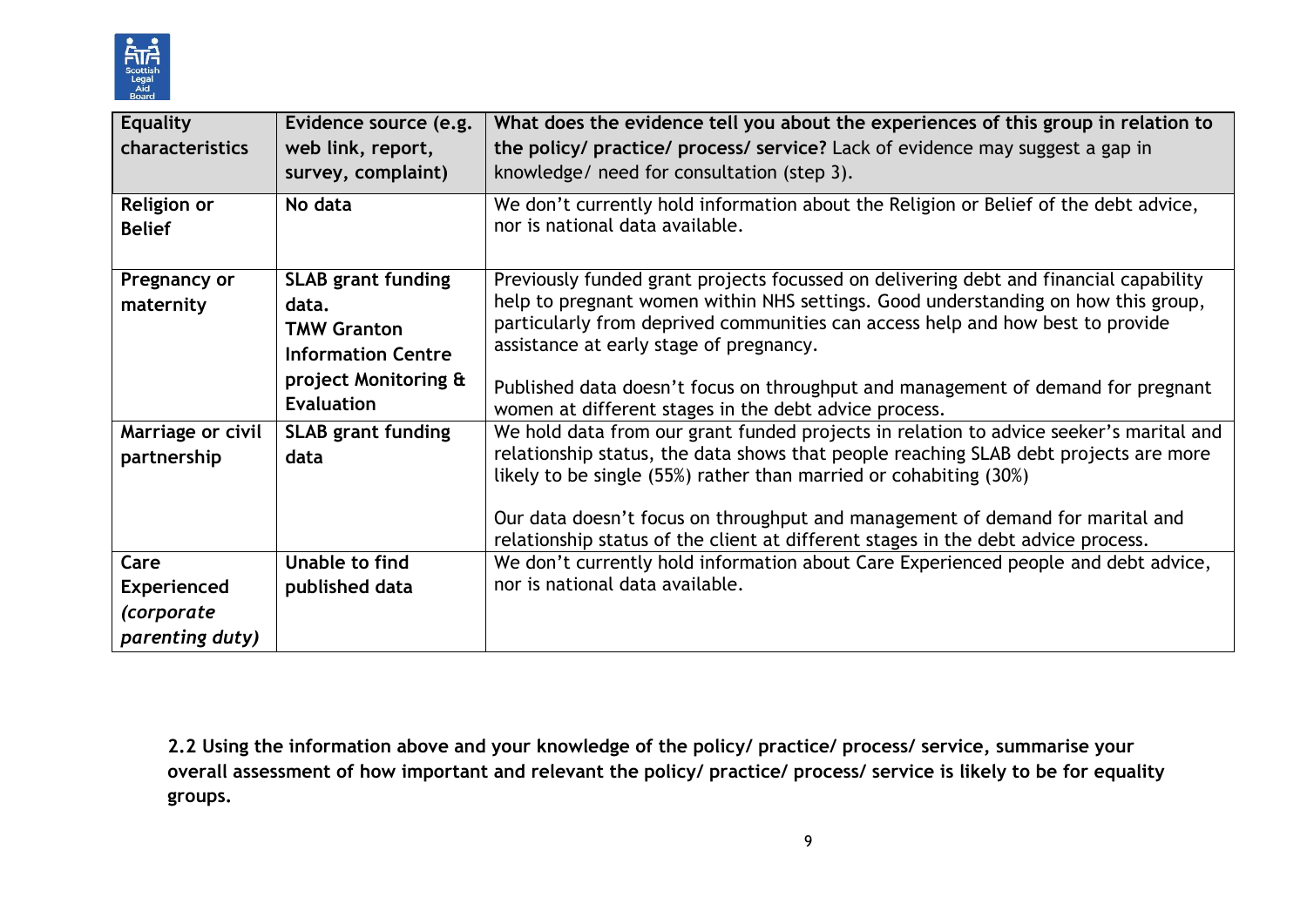

The evidence above suggests there are likely to be differential impacts on people due to their race, disability, gender or age. some equality groups in the programme design submitted to Scottish Ministers and in the subsequent distribution of funding.

Outcome of step 2 and next steps. Complete the table below to inform the next stage of the EqIA process. *Consult with the project group and/ or Corporate Policy Officer (Equalities) on completing this section.*

| Outcome of Step 2 following initial evidence gathering and         | Yes/No              | Next steps                                         |
|--------------------------------------------------------------------|---------------------|----------------------------------------------------|
| relevance to equality characteristics                              | $(Y \text{ or } N)$ |                                                    |
| There is no relevance to equality or our corporate parenting       | <sub>N</sub>        | Proceed to Step 5: agree with decision makers      |
| duties                                                             |                     | that no EqIA is required based on current evidence |
| There is relevance to some or all of the equality groups and/      |                     | Proceed to Step 3: complete full EqIA              |
| or our corporate parenting duties                                  |                     |                                                    |
| It is unclear if there is relevance to some or all of the equality | N                   | Proceed to Step 3: complete full EqIA              |
| groups and/ or our corporate parenting duties                      |                     |                                                    |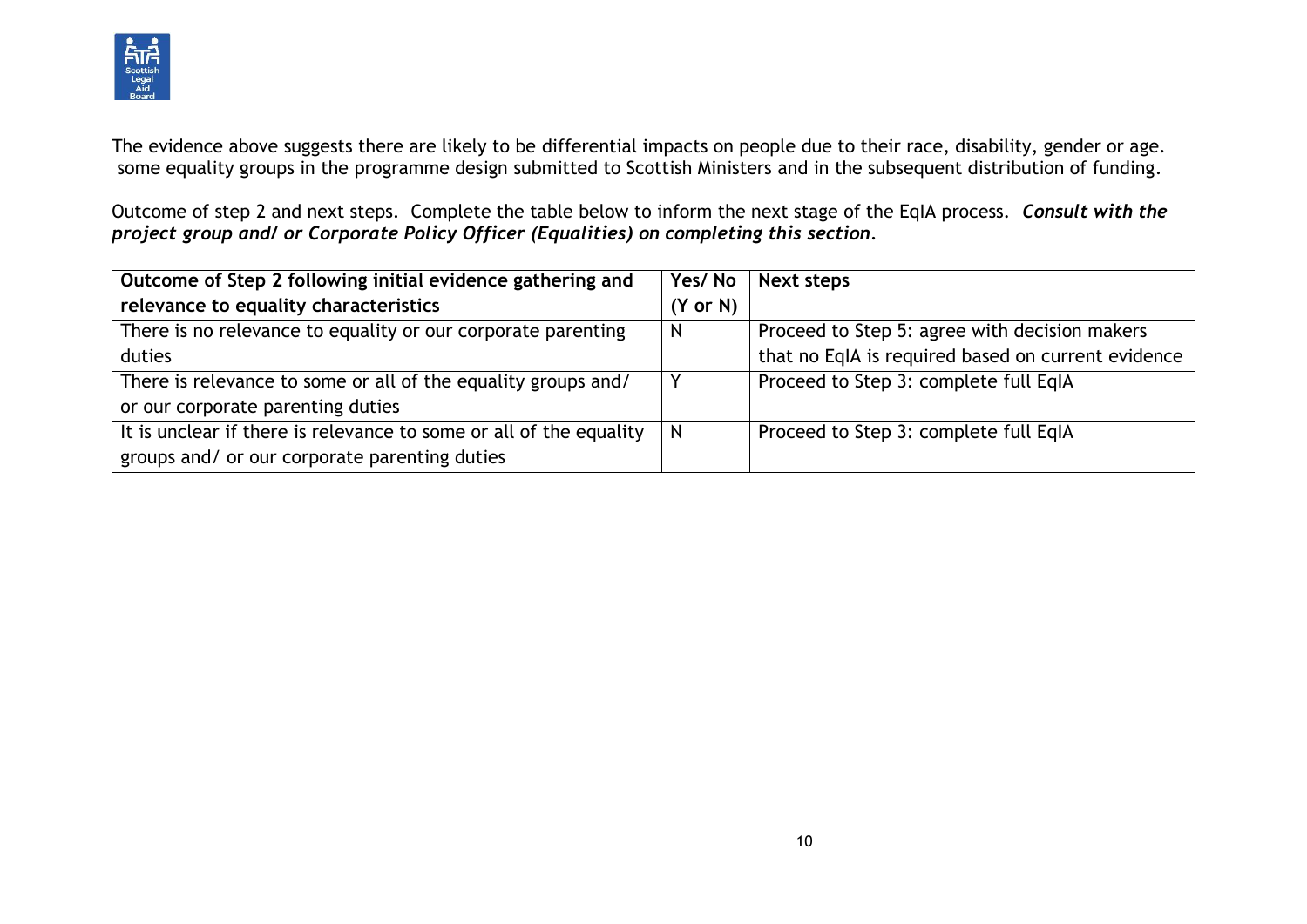

# **Step 3 – stakeholder involvement and consultation**

This step will help you to address any gaps in evidence identified in Step 2. Speaking to people who will be affected by your policy/ practice/ process/ service can help clarify the impact it will have on different equality groups.

**Remember that sufficient evidence is required for you to show 'due regard' to the likely or actual impact of your policy/ practice/ process/ service on equality groups. An inadequate analysis in an assessment may mean failure to meet the general duty**.

The Policy and Development team can help to identify appropriate ways to engage with external groups or to undertake research to fill evidence gaps.

### **3.1 Do you/did you have any consultation or involvement planned for this policy/ practice/ process/ service?**  Yes

The programme design has been developed in discussion and consultation with Scottish Government to identify the priorities within the parameters they set for a new programme.

The Scottish Government's Debt Routemap which builds on the work of the Tackling Problem Debt group included stakeholder representatives from across the Scottish Debt advice sector has helped inform the programme design.

#### **3.2 List all the stakeholder groups that you will talk to about this policy/ practice/ process/ service.**

- Scottish Government teams as the main customer in terms of SLAB programme design.
- Drawing on the work of the Tackling Problem Debt Group and Scottish Government's Debt Routemap
- **3.3 What did you learn from the consultation/ involvement? Remember to record relevant actions in the assessment action log.**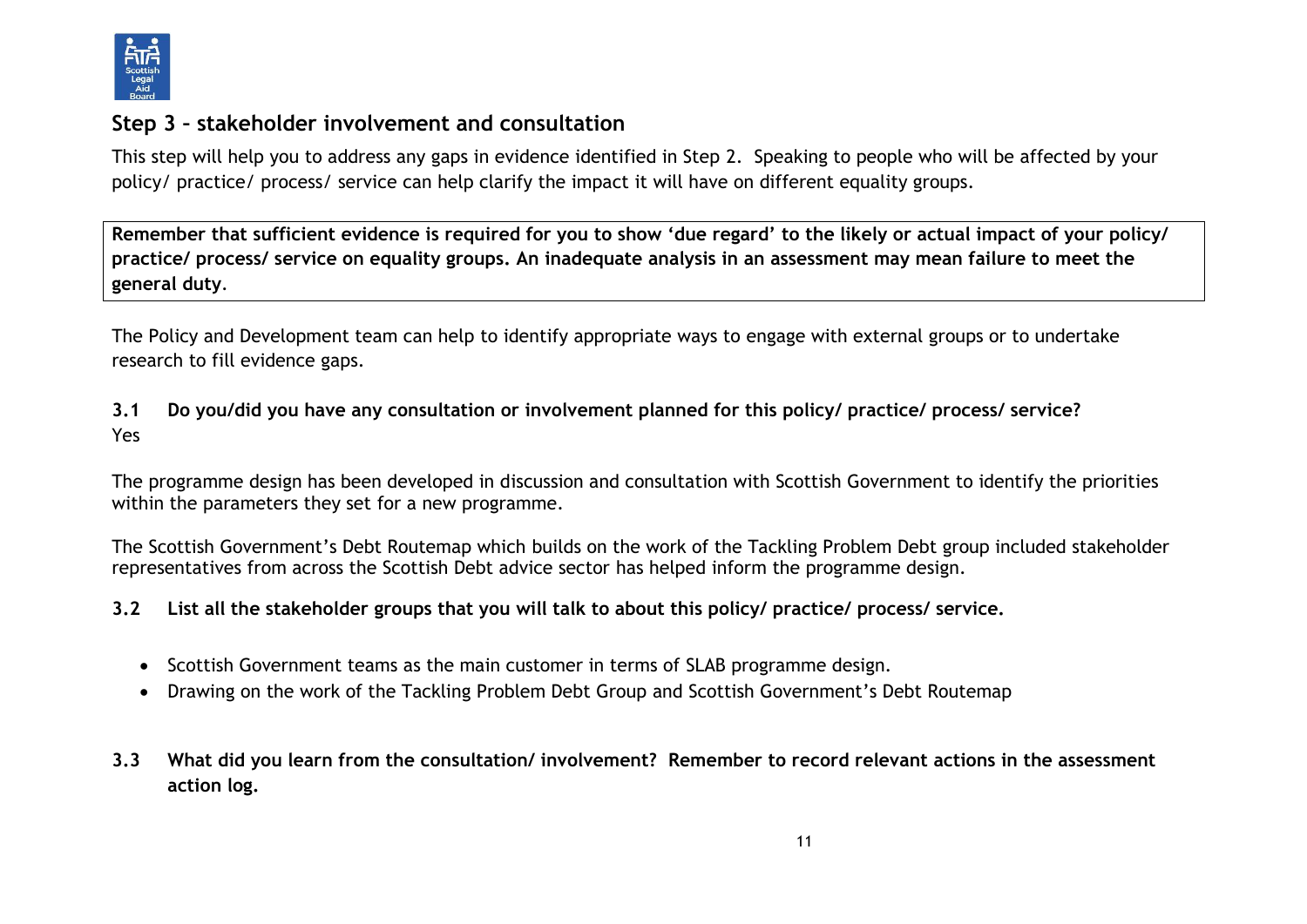

The Scottish Government's Debt Routemap reflects the Scottish Government's vision for debt advice and is based on the result of their consultation and involvement with the advice sector in Scotland.

Our review of advice seeking behaviour of different equality groups is captured in Step 2. No further evidence was obtained.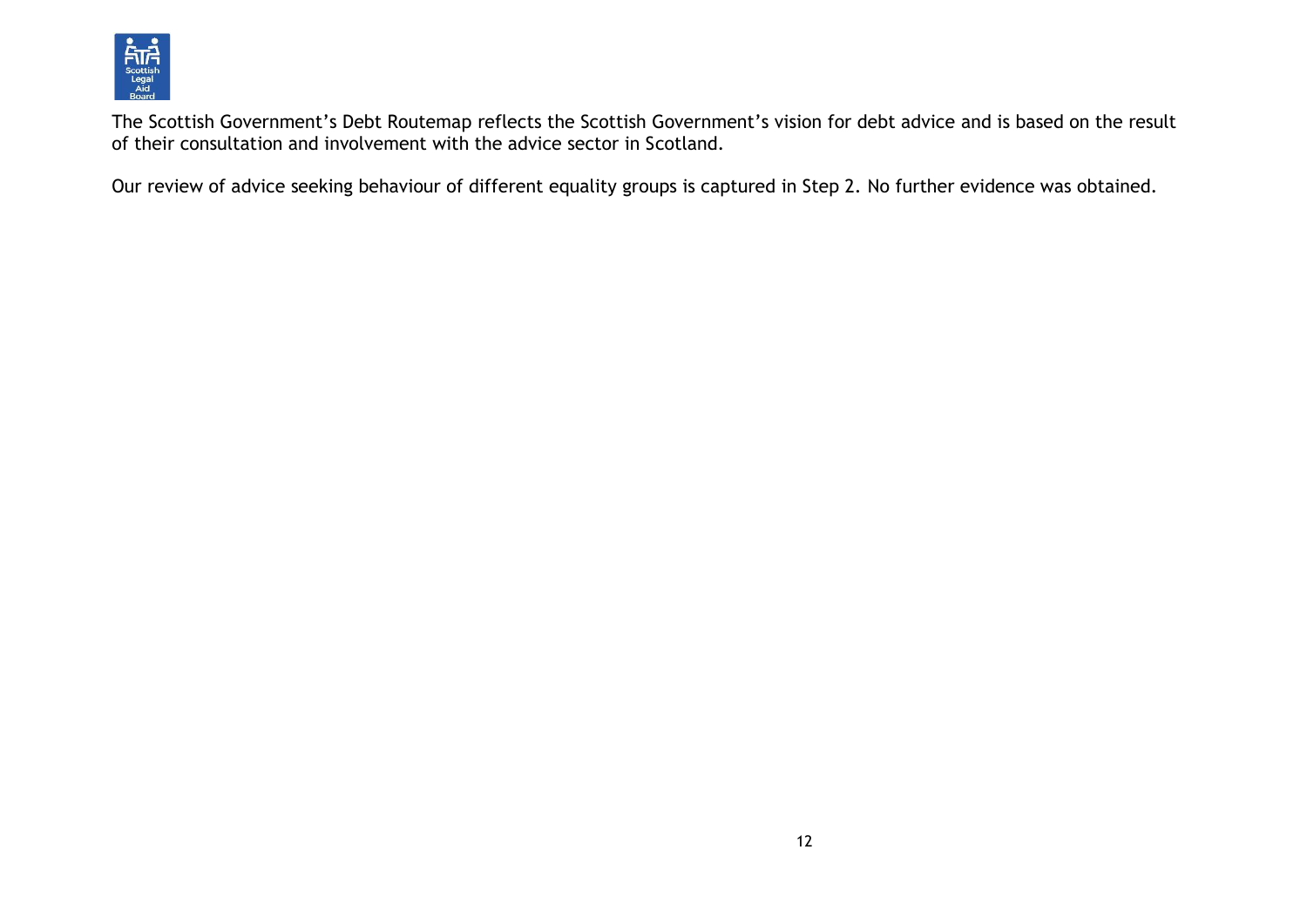

# **Step 4 - Impact on equality groups and steps to address these**

You must consider the three aims of the general duty for each protected characteristic. The following questions will help:

 **Is there potential for discrimination, victimisation, harassment or other unlawful conduct that is prohibited under the Equality Act 2010?**

**Is there potential to advance equality of opportunity between people who share a characteristic and those who do not?**

- **Is there potential for developing good relations between people who share a relevant protected characteristic and those who do not?**
- **4.1 Does the policy/ practice/ process/ service have any impacts (whether intended or unintended, positive or negative) on any of the equality characteristics?**

In the tables below, record the impact of the policy/ practice/ process/ service, as it is planned or as it operates, might have on each equality characteristic and describe what changes in policy/ practice/ process/ service or actions will be required to mitigate that impact. Copy any actions across to the project action log.

Programme Design The programme does not specify a particular target group or specific interventions. It is open for agencies to identify proposals they believe are most likely to achieve improvement.

The programme aims to have an overall positive impact by helping manage demand for debt advice for the benefit of clients and workforce in funded agencies. Successfully trialled methods can be scaled up to have greater impact across the sector and inform future commissioning strategies.

The programme application and assessment material includes additional criteria which will be assessed and affect the overall mark for proposals; this includes the explanation of how a proposal is capable of providing broader impact beyond the particular beneficiaries of the funded agency – this would include consideration of different users as well as more users. Proposals that solely focus on the benefit to the agency's own existing service user community will not be marked as highly as those that do provide that information or have the capability of broader impact. Proposals that have ability to be of wider benefit will be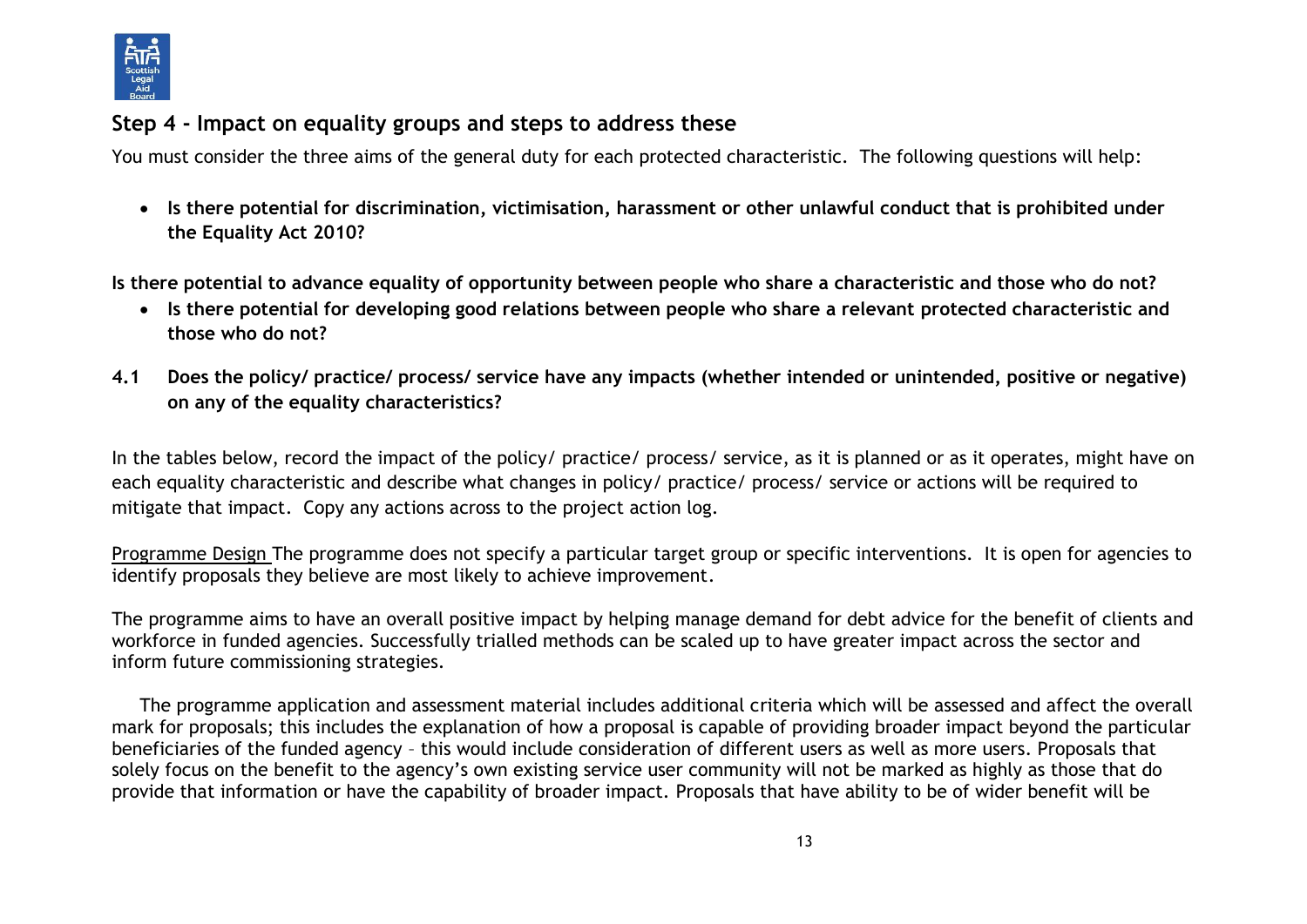

scored highly. Proposals which have equalities impacts in the applicant organisation and/or have equalities impacts when scaled up will be scored more highly.

| Age                      | Place 'X' in the relevant box(es) |                 |           | Describe the changes or actions (if any) you plan to take.                                                                                                                                                                                         |
|--------------------------|-----------------------------------|-----------------|-----------|----------------------------------------------------------------------------------------------------------------------------------------------------------------------------------------------------------------------------------------------------|
|                          | <b>Positive</b>                   | <b>Negative</b> | <b>No</b> | E.g. to mitigate any impact, maximise the positive impact, or                                                                                                                                                                                      |
|                          | impact                            | impact          | impact    | record your justification to not make changes despite the                                                                                                                                                                                          |
|                          |                                   |                 |           | potential for adverse impact.                                                                                                                                                                                                                      |
| potential for            |                                   |                 | X         |                                                                                                                                                                                                                                                    |
| discrimination           |                                   |                 |           |                                                                                                                                                                                                                                                    |
| potential for developing |                                   |                 | X         |                                                                                                                                                                                                                                                    |
| good relations           |                                   |                 |           |                                                                                                                                                                                                                                                    |
| potential to advance     | X                                 |                 |           | The proposed programme has the potential impact of                                                                                                                                                                                                 |
| equality of opportunity  |                                   |                 |           | improving capacity for agencies.                                                                                                                                                                                                                   |
|                          |                                   |                 |           | The assessment criteria will take account of applications<br>which in otherwise addressing the priority/priorities also<br>address equalities impacts, including the potential for scaling<br>up to a wider impact across/between equality groups. |

|  | <b>Sex</b> | $\sim$<br>$\blacksquare$<br>.<br>$-1$<br>.<br>$1.9112 + 1.012 + 2.112 + 2.02$ |  |
|--|------------|-------------------------------------------------------------------------------|--|
|--|------------|-------------------------------------------------------------------------------|--|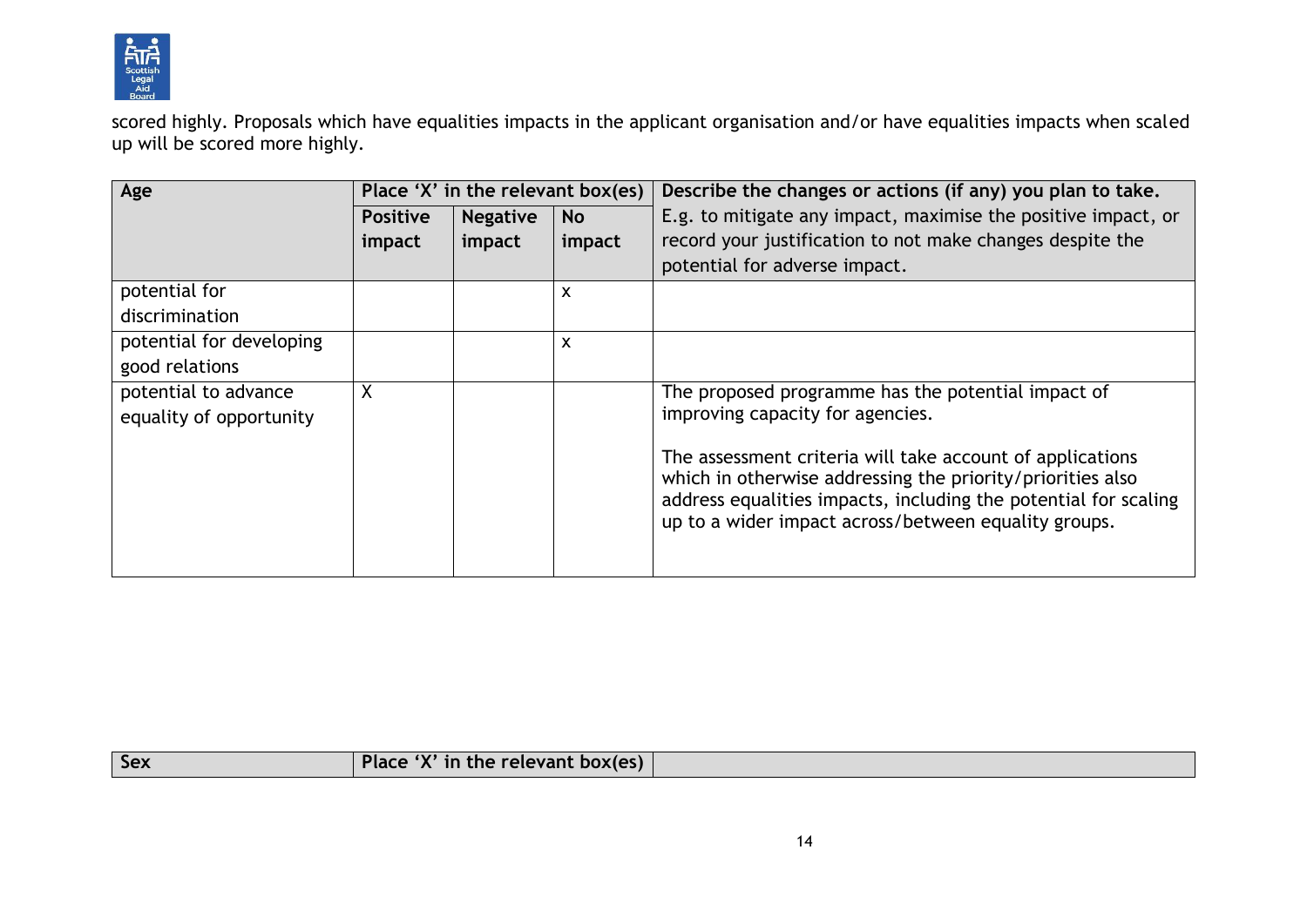

| impacts<br>impact | E.g. to mitigate any impact, maximise the positive impact, or<br>record your justification to not make changes despite the                                                                                                                                                                                                                                                                                                                                                                                                                       |
|-------------------|--------------------------------------------------------------------------------------------------------------------------------------------------------------------------------------------------------------------------------------------------------------------------------------------------------------------------------------------------------------------------------------------------------------------------------------------------------------------------------------------------------------------------------------------------|
|                   |                                                                                                                                                                                                                                                                                                                                                                                                                                                                                                                                                  |
|                   |                                                                                                                                                                                                                                                                                                                                                                                                                                                                                                                                                  |
|                   | potential for adverse impact.                                                                                                                                                                                                                                                                                                                                                                                                                                                                                                                    |
| X                 |                                                                                                                                                                                                                                                                                                                                                                                                                                                                                                                                                  |
|                   |                                                                                                                                                                                                                                                                                                                                                                                                                                                                                                                                                  |
| X                 |                                                                                                                                                                                                                                                                                                                                                                                                                                                                                                                                                  |
|                   |                                                                                                                                                                                                                                                                                                                                                                                                                                                                                                                                                  |
|                   | Evidence suggests that women are more likely to be clients at<br>free debt advice services. However we have no evidence that<br>the differential is related to design of services especially as<br>we see the same patterns in remote and face to face advice<br>services.<br>The assessment criteria will additionally take account of<br>applications which in otherwise addressing the<br>priority/priorities also address equalities impacts, including<br>the potential for scaling up to a wider impact across/between<br>equality groups. |
|                   |                                                                                                                                                                                                                                                                                                                                                                                                                                                                                                                                                  |

| <b>Disability</b> | Place 'X' in the relevant box(es) |                 |           | Describe the changes or actions (if any) you plan to take.     |
|-------------------|-----------------------------------|-----------------|-----------|----------------------------------------------------------------|
|                   | <b>Positive</b>                   | <b>Negative</b> | No impact | E.g. to mitigate any impact, maximise the positive impact, or  |
|                   | impacts                           | impacts         |           | record your justification to not make changes despite the      |
|                   |                                   |                 |           | potential for adverse impact.                                  |
| potential for     |                                   | х               |           | We will ask applicant services to address if and how any       |
| discrimination    |                                   |                 |           | reasonable adjustments/ accessibility features associated with |
|                   |                                   |                 |           | their development will be built into project plans.            |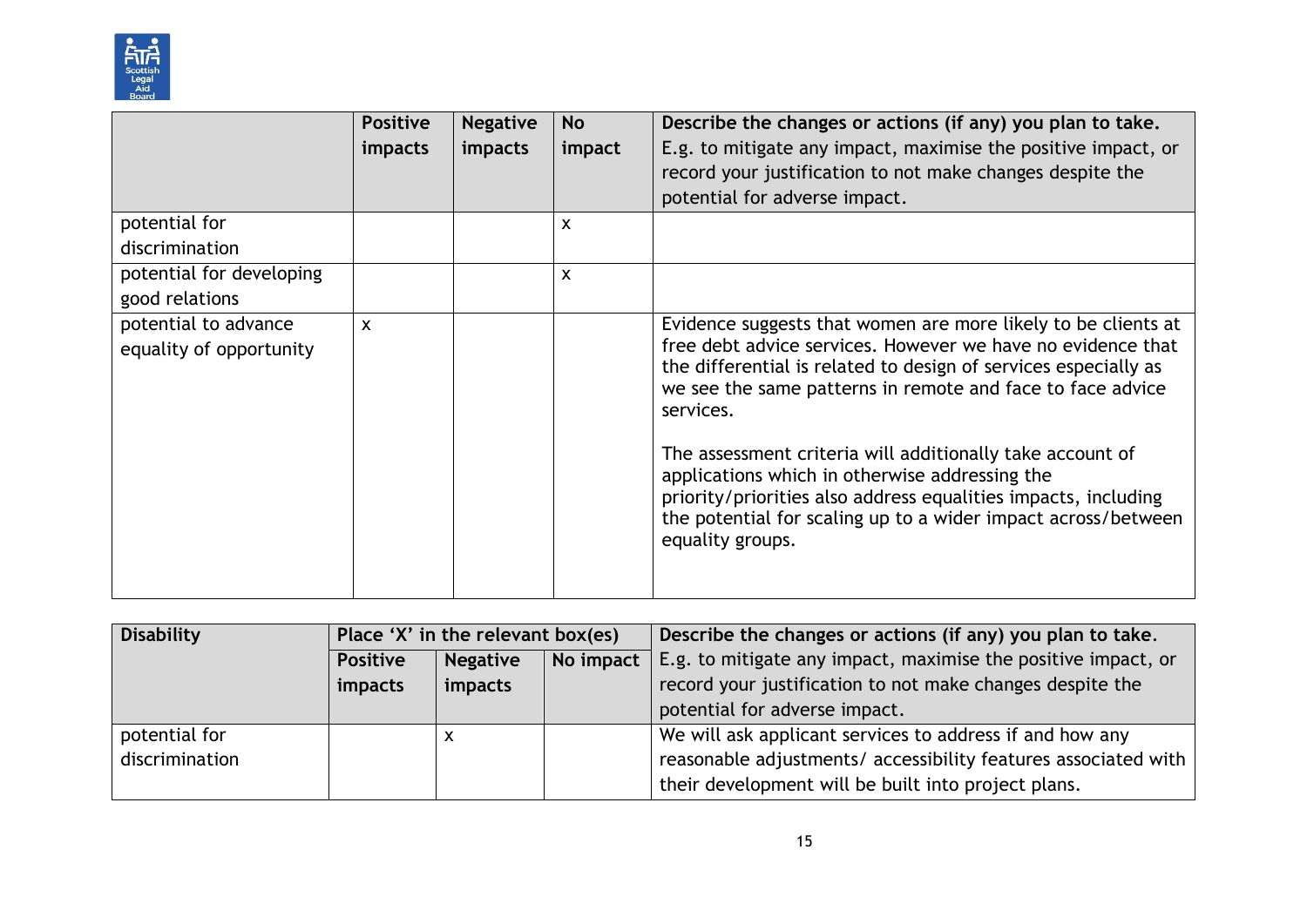

| potential for<br>developing good<br>relations   |   | $\boldsymbol{\mathsf{x}}$ |                                                                                                                                                                                                                                                    |
|-------------------------------------------------|---|---------------------------|----------------------------------------------------------------------------------------------------------------------------------------------------------------------------------------------------------------------------------------------------|
| potential to advance<br>equality of opportunity | X |                           | The work to develop the programme includes the outcome to<br>improve the debt advice journey for the advice seeking<br>population.                                                                                                                 |
|                                                 |   |                           | The proposed plan has the potential impact of improving<br>capacity for agencies. This may enable them to help clients<br>with specific disabilities who may require more time to<br>resolve debt problems.                                        |
|                                                 |   |                           | The assessment criteria will take account of applications<br>which in otherwise addressing the priority/priorities also<br>address equalities impacts, including the potential for scaling<br>up to a wider impact across/between equality groups. |

| <b>Gender Reassignment</b> | Place 'X' in the relevant box(es) |                 |           | Describe the changes or actions (if any) you plan to take.    |
|----------------------------|-----------------------------------|-----------------|-----------|---------------------------------------------------------------|
|                            | <b>Positive</b>                   | <b>Negative</b> | No impact | E.g. to mitigate any impact, maximise the positive impact, or |
|                            | impacts                           | impacts         |           | record your justification to not make changes despite the     |
|                            |                                   |                 |           | potential for adverse impact.                                 |
| potential for              |                                   |                 | X         |                                                               |
| discrimination             |                                   |                 |           |                                                               |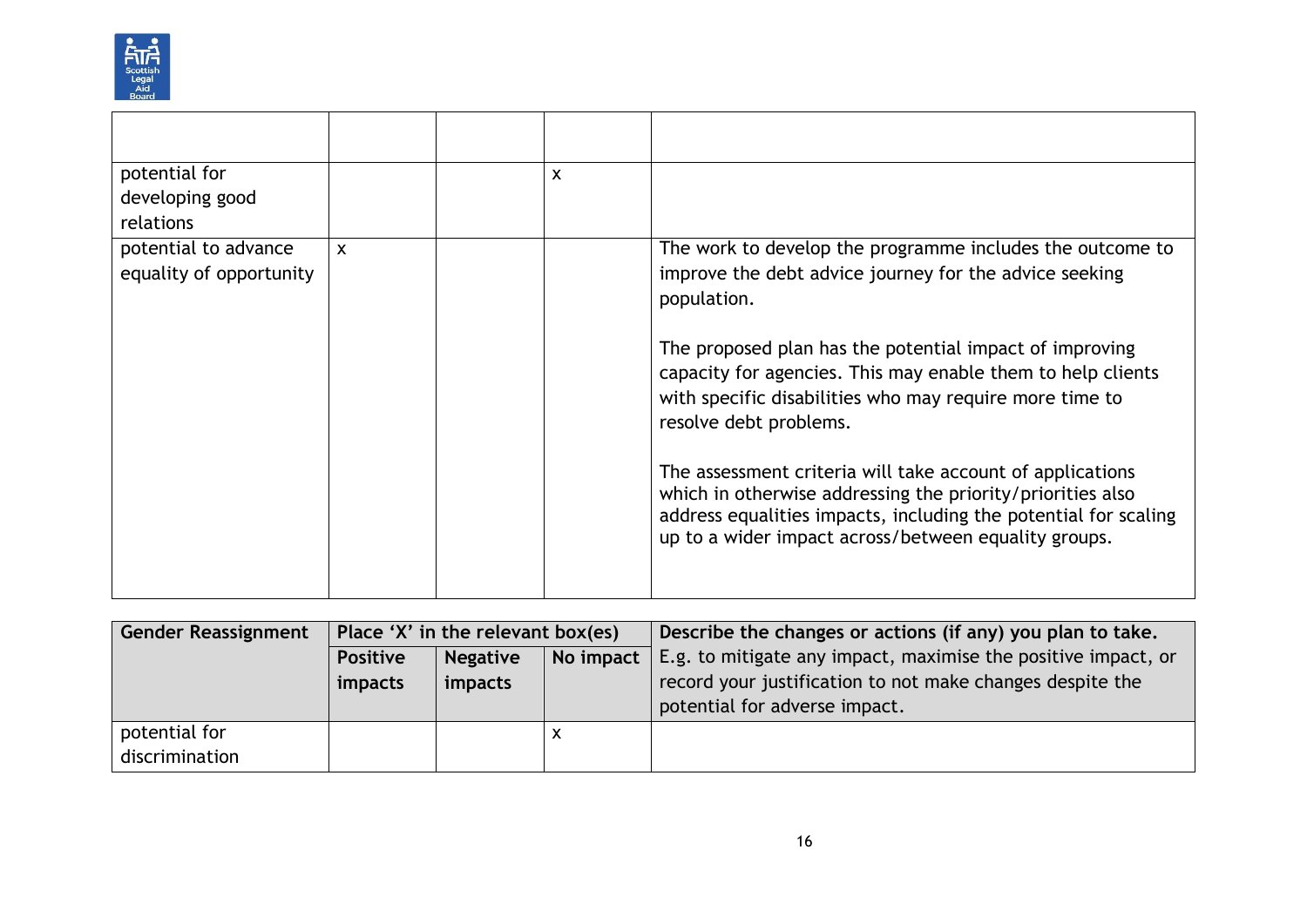

| potential for           |  | $\lambda$ |  |
|-------------------------|--|-----------|--|
| developing good         |  |           |  |
| relations               |  |           |  |
| potential to advance    |  | X         |  |
| equality of opportunity |  |           |  |
|                         |  |           |  |

| Race                                            |                 | Place 'X' in the relevant box(es) |                           | Describe the changes or actions (if any) you plan to take.                                                                                                                                                                                       |
|-------------------------------------------------|-----------------|-----------------------------------|---------------------------|--------------------------------------------------------------------------------------------------------------------------------------------------------------------------------------------------------------------------------------------------|
|                                                 | <b>Positive</b> | <b>Negative</b>                   | No impact                 | E.g. to mitigate any impact, maximise the positive impact, or                                                                                                                                                                                    |
|                                                 | <i>impacts</i>  | impacts                           |                           | record your justification to not make changes despite the                                                                                                                                                                                        |
|                                                 |                 |                                   |                           | potential for adverse impact.                                                                                                                                                                                                                    |
| potential for                                   |                 | X                                 |                           | There may be language barriers to people accessing debt help                                                                                                                                                                                     |
| discrimination                                  |                 |                                   |                           | due to their race.                                                                                                                                                                                                                               |
|                                                 |                 |                                   |                           | We will ask applicant services to address if and how their                                                                                                                                                                                       |
|                                                 |                 |                                   |                           | developments impact on those with English as a second                                                                                                                                                                                            |
|                                                 |                 |                                   |                           | language are built into project plans.                                                                                                                                                                                                           |
| potential for                                   |                 |                                   | $\boldsymbol{\mathsf{X}}$ |                                                                                                                                                                                                                                                  |
| developing good                                 |                 |                                   |                           |                                                                                                                                                                                                                                                  |
| relations                                       |                 |                                   |                           |                                                                                                                                                                                                                                                  |
| potential to advance<br>equality of opportunity | X               |                                   |                           | The available evidence is that barriers for BAME people can<br>include opening hours and waiting times (also MAS research).<br>Length of time leading to advice found to be frustrating and<br>means that people drop-out of the advice process. |
|                                                 |                 |                                   |                           | The assessment criteria will additionally take account of<br>applications which in otherwise addressing the<br>priority/priorities also address equalities impacts, including                                                                    |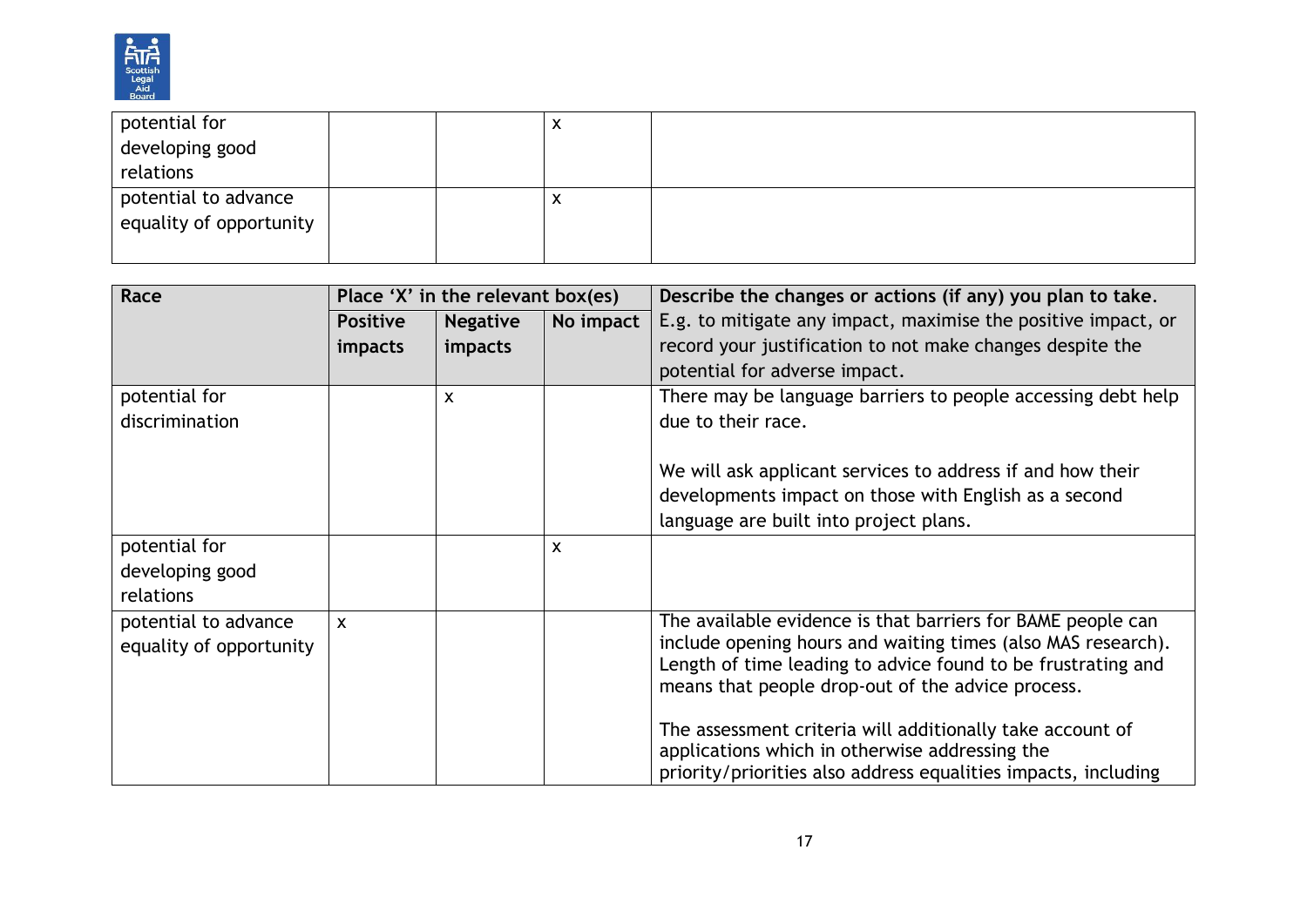

|  |  | the potential for scaling up to a wider impact across/between<br>equality groups. |
|--|--|-----------------------------------------------------------------------------------|
|  |  |                                                                                   |

| <b>Religion or Belief</b> |                 | Place 'X' in the relevant box(es) |           | Describe the changes or actions (if any) you plan to take.    |
|---------------------------|-----------------|-----------------------------------|-----------|---------------------------------------------------------------|
|                           | <b>Positive</b> | <b>Negative</b>                   | No impact | E.g. to mitigate any impact, maximise the positive impact, or |
|                           | <i>impacts</i>  | impacts                           |           | record your justification to not make changes despite the     |
|                           |                 |                                   |           | potential for adverse impact.                                 |
| potential for             |                 |                                   | X         |                                                               |
| discrimination            |                 |                                   |           |                                                               |
| potential for             |                 |                                   | X         |                                                               |
| developing good           |                 |                                   |           |                                                               |
| relations                 |                 |                                   |           |                                                               |
| potential to advance      |                 |                                   | X         |                                                               |
| equality of opportunity   |                 |                                   |           |                                                               |
|                           |                 |                                   |           |                                                               |

| <b>Sexual Orientation</b> | Place 'X' in the relevant box(es) |                              |   | Describe the changes or actions (if any) you plan to take.    |  |
|---------------------------|-----------------------------------|------------------------------|---|---------------------------------------------------------------|--|
|                           | <b>Positive</b>                   | No impact<br><b>Negative</b> |   | E.g. to mitigate any impact, maximise the positive impact, or |  |
|                           | impacts                           | impacts                      |   | record your justification to not make changes despite the     |  |
|                           |                                   |                              |   | potential for adverse impact.                                 |  |
| potential for             |                                   |                              | X |                                                               |  |
| discrimination            |                                   |                              |   |                                                               |  |
| potential for             |                                   |                              | X |                                                               |  |
| developing good           |                                   |                              |   |                                                               |  |
| relations                 |                                   |                              |   |                                                               |  |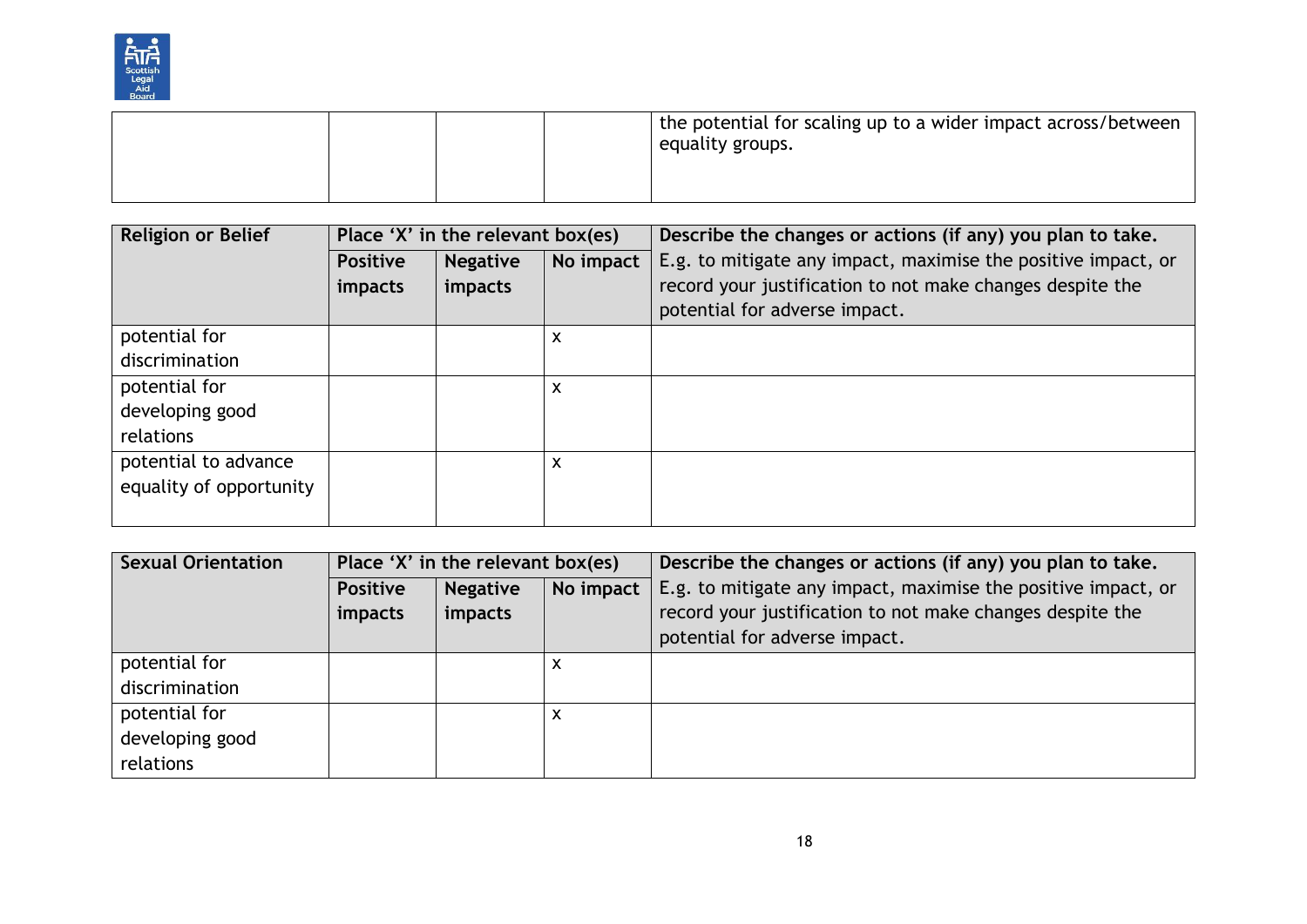

| potential to advance    |  | $\sqrt{ }$ |  |
|-------------------------|--|------------|--|
| equality of opportunity |  |            |  |
|                         |  |            |  |

| Pregnancy & Maternity   | Place 'X' in the relevant box(es) |                 |                           | Describe the changes or actions (if any) you plan to take.    |  |
|-------------------------|-----------------------------------|-----------------|---------------------------|---------------------------------------------------------------|--|
|                         | <b>Positive</b>                   | <b>Negative</b> | No impact                 | E.g. to mitigate any impact, maximise the positive impact, or |  |
|                         | impacts                           | impacts         |                           | record your justification to not make changes despite the     |  |
|                         |                                   |                 |                           | potential for adverse impact.                                 |  |
| potential for           |                                   |                 | $\boldsymbol{\mathsf{x}}$ |                                                               |  |
| discrimination          |                                   |                 |                           |                                                               |  |
| potential for           |                                   |                 | $\boldsymbol{\mathsf{X}}$ |                                                               |  |
| developing good         |                                   |                 |                           |                                                               |  |
| relations               |                                   |                 |                           |                                                               |  |
| potential to advance    |                                   |                 | X                         |                                                               |  |
| equality of opportunity |                                   |                 |                           |                                                               |  |
|                         |                                   |                 |                           |                                                               |  |

| Marriage & Civil | Place 'X' in the relevant box(es) |                 |           | Describe the changes or actions (if any) you plan to take.    |
|------------------|-----------------------------------|-----------------|-----------|---------------------------------------------------------------|
| Partnership      | <b>Positive</b>                   | <b>Negative</b> | No impact | E.g. to mitigate any impact, maximise the positive impact, or |
|                  | impacts                           | impacts         |           | record your justification to not make changes despite the     |
|                  |                                   |                 |           | potential for adverse impact.                                 |
| potential for    |                                   |                 | ́         |                                                               |
| discrimination   |                                   |                 |           |                                                               |
| potential for    |                                   |                 | ́         |                                                               |
| developing good  |                                   |                 |           |                                                               |
| relations        |                                   |                 |           |                                                               |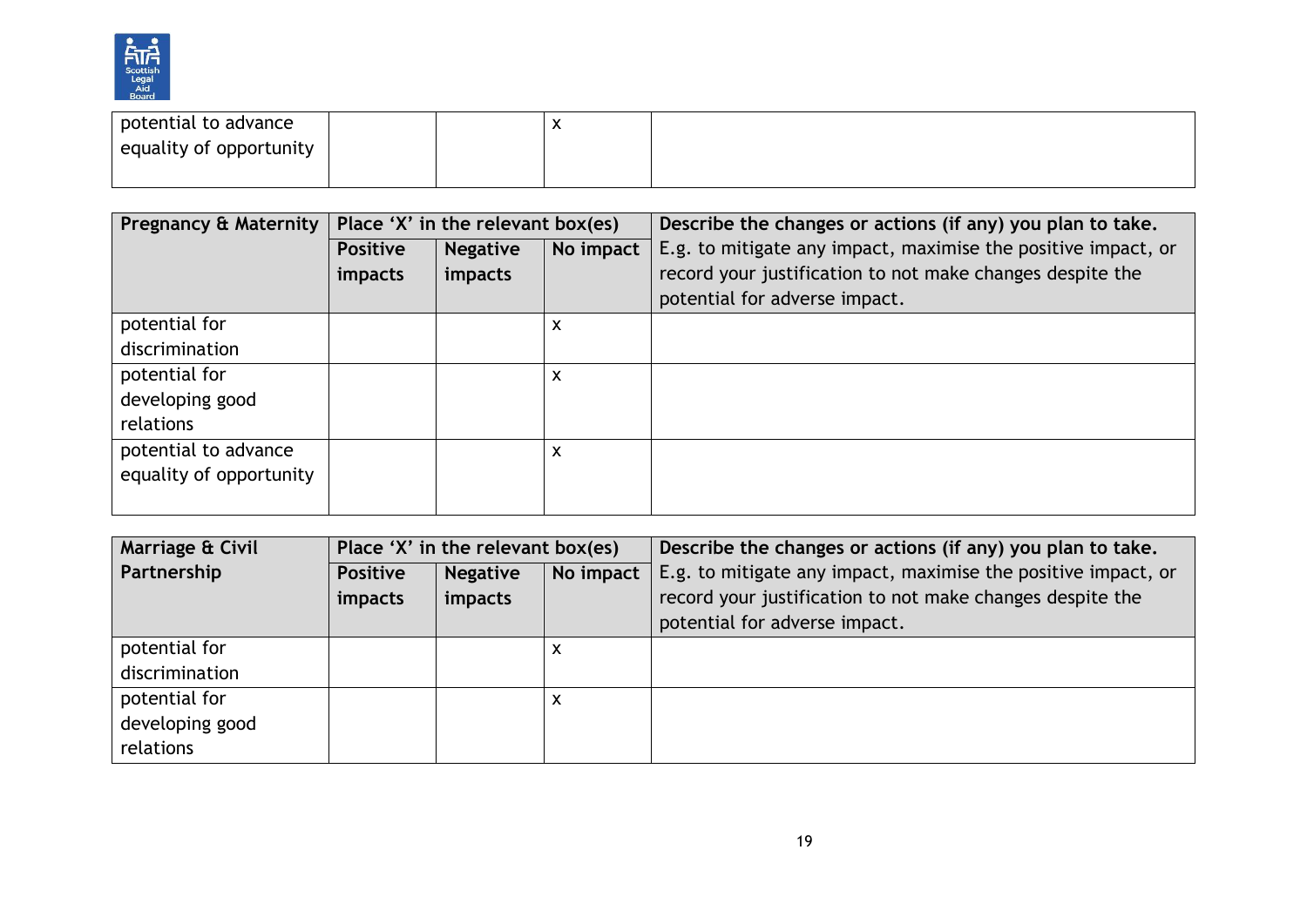

| potential to advance    |  | $\overline{\phantom{a}}$ |  |
|-------------------------|--|--------------------------|--|
| equality of opportunity |  |                          |  |
|                         |  |                          |  |

| Care experienced        | Place 'X' in the relevant box(es) |                 |                           | Describe the changes or actions (if any) you plan to take.    |  |
|-------------------------|-----------------------------------|-----------------|---------------------------|---------------------------------------------------------------|--|
| young people            | <b>Positive</b>                   | <b>Negative</b> | No impact                 | E.g. to mitigate any impact, maximise the positive impact, or |  |
|                         | impacts                           | impacts         |                           | record your justification to not make changes despite the     |  |
|                         |                                   |                 |                           | potential for adverse impact.                                 |  |
| potential for           |                                   |                 | X                         |                                                               |  |
| discrimination          |                                   |                 |                           |                                                               |  |
| potential for           |                                   |                 | $\boldsymbol{\mathsf{x}}$ |                                                               |  |
| developing good         |                                   |                 |                           |                                                               |  |
| relations               |                                   |                 |                           |                                                               |  |
| potential to advance    |                                   |                 | X                         |                                                               |  |
| equality of opportunity |                                   |                 |                           |                                                               |  |
|                         |                                   |                 |                           |                                                               |  |

- **4.2 Describe how the assessment so far might affect other areas of this policy**/ practice/ process/ service **and/ or project timeline?** 
	- **Communication plan/ products**: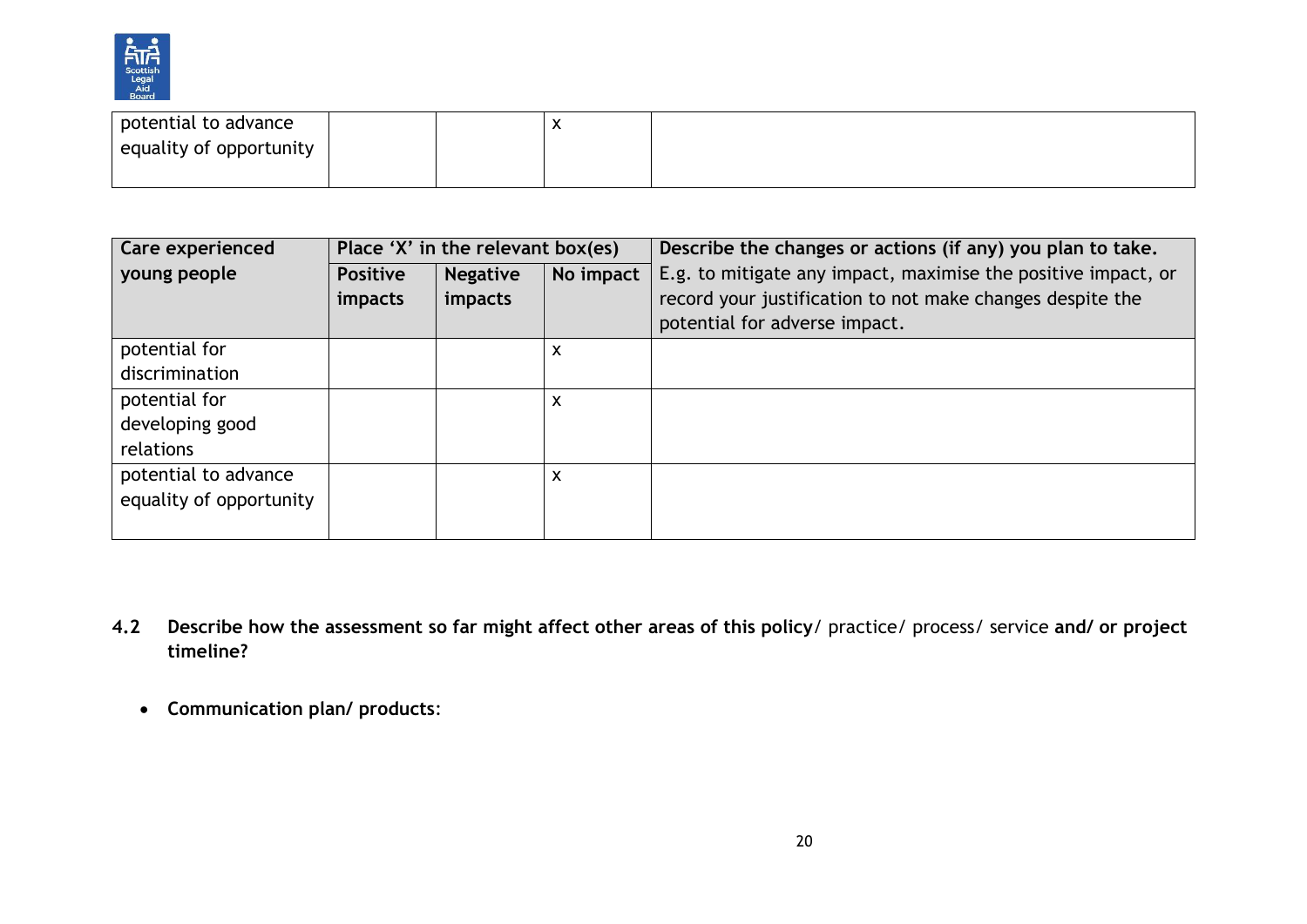

We will consider appropriate communications for applicants. Applications will be electronic and will be submitted online. The programme will be promoted via the SLAB website and via any promotion the Scottish Government proposes to take forward. The SLAB website includes accessibility features.

**4.3 Having considered the potential or actual impacts of your policy/ practice/ process/ service on equality groups, you should now record the outcome of this assessment below**. Choose from one of the following (mark with an X or delete as appropriate):

| Please     | Implications for the policy/ practice/ process/ service                                                            |
|------------|--------------------------------------------------------------------------------------------------------------------|
| select (X) |                                                                                                                    |
|            | No major change                                                                                                    |
|            | Your assessment demonstrates that the policy/ practice/ process/ service is robust. The evidence shows no          |
|            | potential for unlawful discrimination and that you have taken all opportunities to advance equality of opportunity |
|            | and foster good relations, subject to continuing monitoring and review.                                            |
|            |                                                                                                                    |
| X          | Adjust the policy/ practice/ process/ service                                                                      |
|            | You need to take steps to remove any barriers, to better advance equality of to foster good relations. You have    |
|            | set actions to address this and have clear ways of monitoring the impact of the policy/ practice/ process/ service |
|            | when implemented.                                                                                                  |
|            |                                                                                                                    |
|            | Continue the policy/ practice/ process/ service with adverse impact                                                |
|            | The policy/ practice/ process/ service will continue despite the potential for adverse impact. You have justified  |
|            | this with this assessment and shown how this decision is compatible with our obligations under the public sector   |
|            | equality duty. When you believe any discrimination can be objectively justified you must record in this            |
|            | assessment what this is and how the decision was reached.                                                          |
|            |                                                                                                                    |
|            | Stop and remove the policy/ practice/ process/ service                                                             |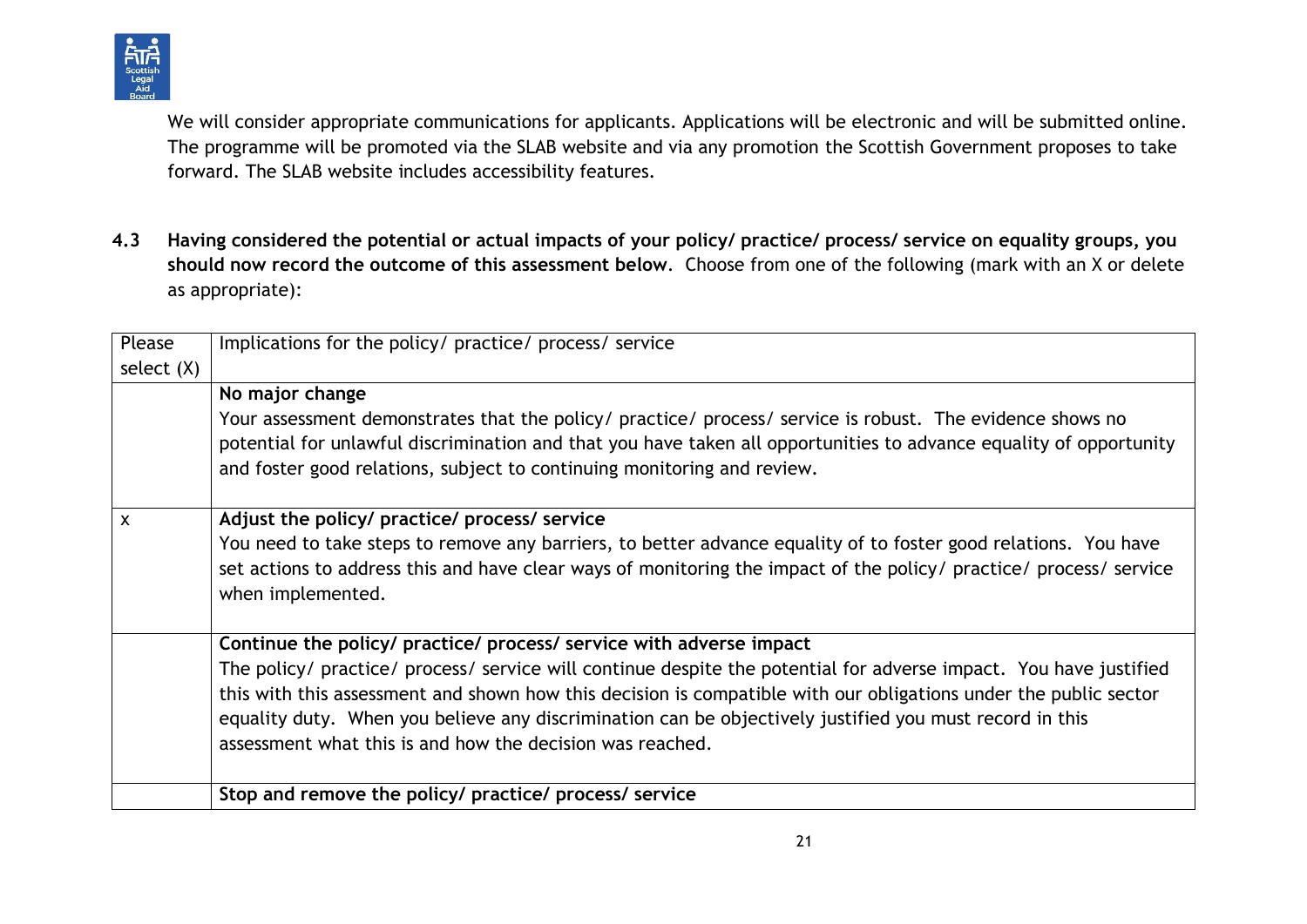

The policy/ practice/ process/ service will not be implemented due to adverse effects that are not justified and cannot be mitigated.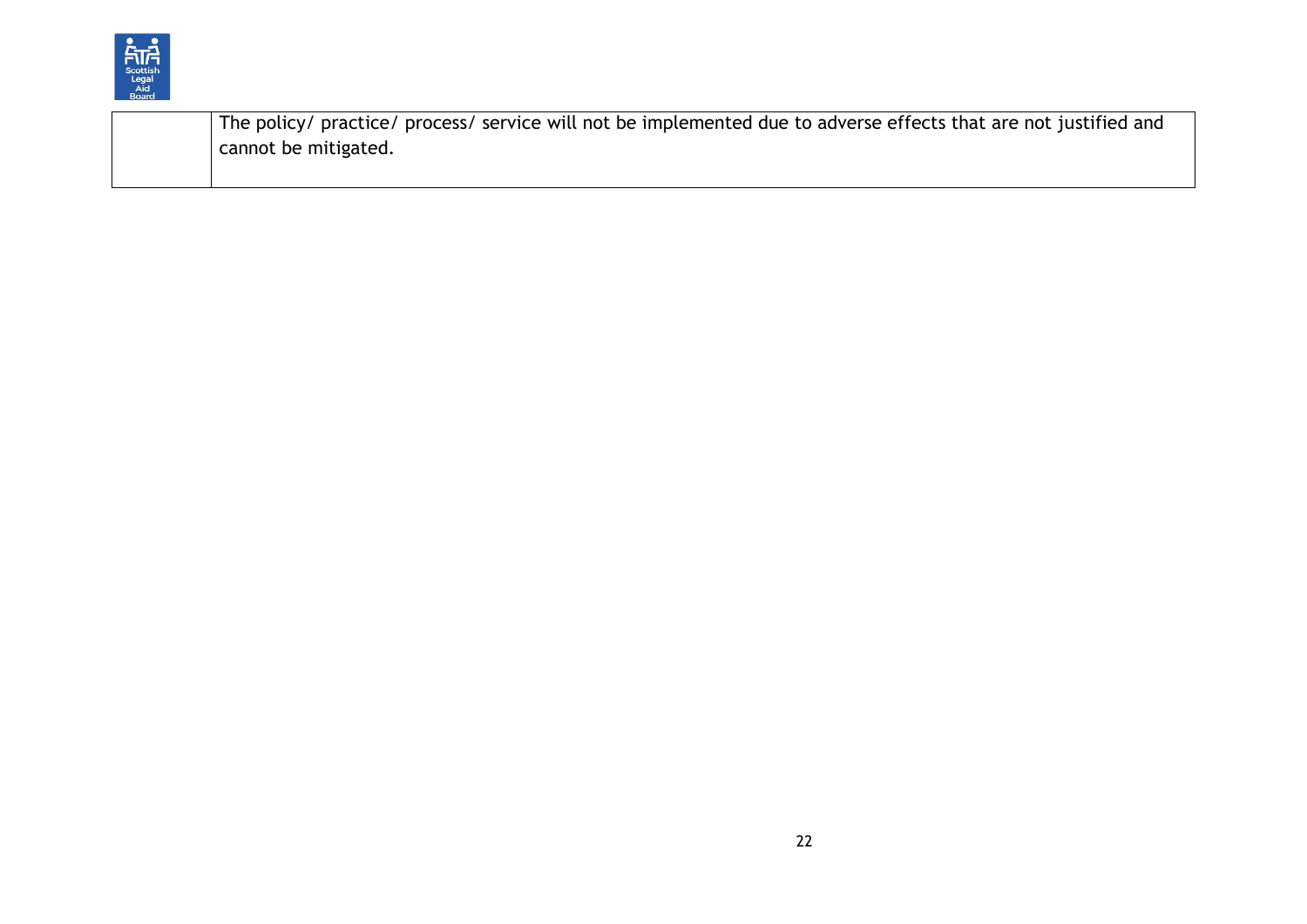

# **Step 5 - Discuss and review the assessment with decision makers and governance structures**

You **must** discuss the findings of this assessment with senior decision makers during the lifetime of the project/ review and before you finalise the assessment. Relevant groups include, but are not limited to, a Project Board, Executive Team or Board members. EqIA should be on every project board agenda therefore only note dates where key decisions have been made (e.g. draft EqIA sign off, discussion about consultation response).

**5.1 Record details of the groups you report to about this policy/ practice/ process/ service and impact assessment.**  Include t**he date you presented progress** to each group and an **extract from the minutes** to reflect the discussion.

**Grant Funding Internal Oversight Group Approved by correspondence 26 June 2020 Executive Team TBC**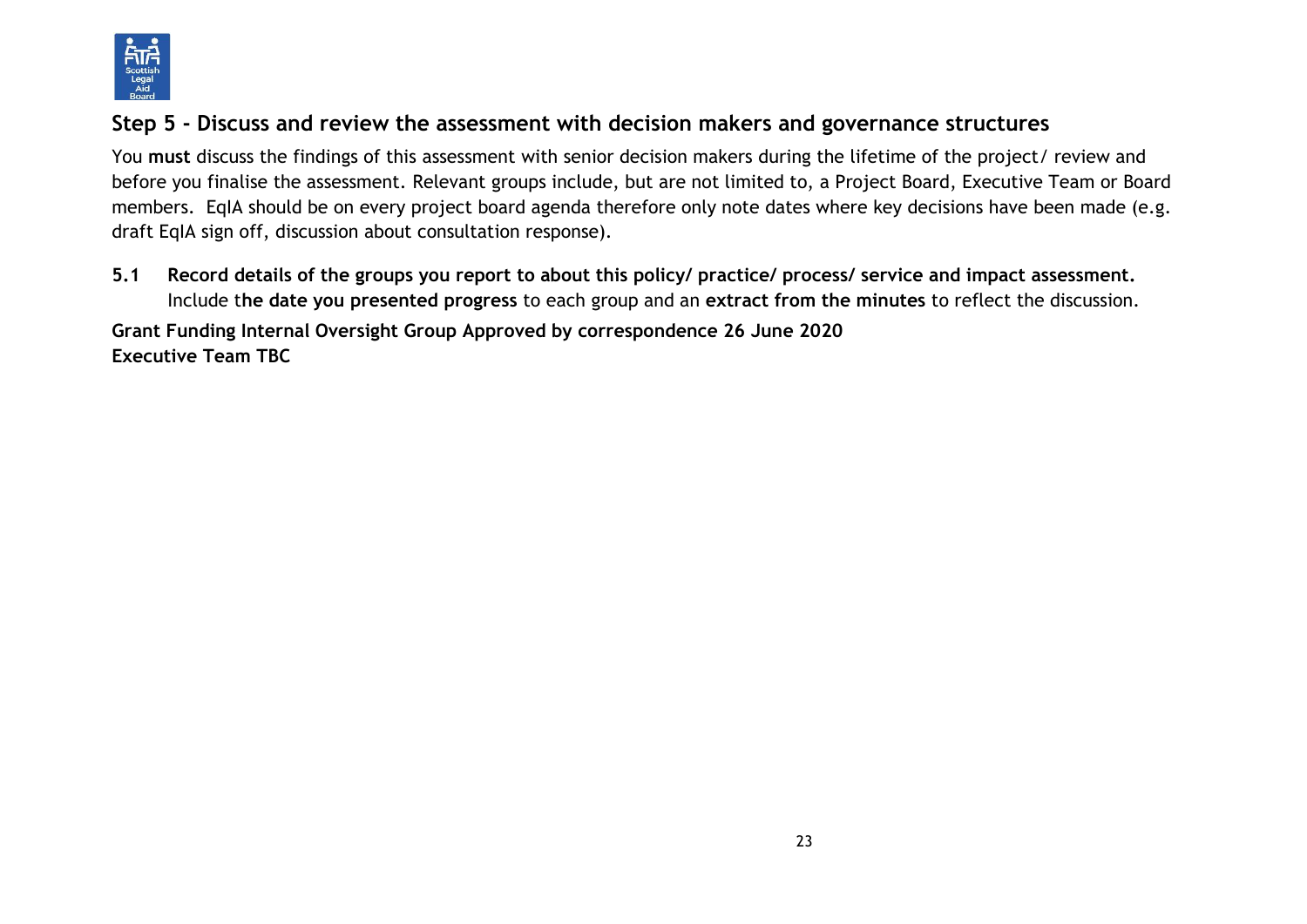

# **Step 6 – Post-implementation actions and monitoring impact**

There may be further actions or changes planned after the policy/ practice/ process/ service is implemented and this assessment is signed off. It is important to continue to monitor the impact of your policy/ practice/ process/ service on equality groups to ensure that your actual or likely impacts are those you recorded. This will also highlight any unforeseen impacts.

**6.1 Record any ongoing actions below.** This can be copied from the project action log or elsewhere in this assessment and should include timescales and person/ team responsible.If there are no outstanding items please make this clear.

| <b>Action</b>                                                                                               | Lead                      | <b>Progress</b> |
|-------------------------------------------------------------------------------------------------------------|---------------------------|-----------------|
| Applications which are concerned with service development                                                   | <b>Policy Development</b> |                 |
| will address if and how any reasonable adjustments/                                                         | Officer, SLAB             |                 |
| accessibility features associated with their development will                                               |                           |                 |
| be built into project plans.                                                                                |                           |                 |
|                                                                                                             |                           |                 |
| Applications which are concerned with service development                                                   |                           |                 |
| will address if and how their developments impact on those                                                  |                           |                 |
| with English as a second language are built into project                                                    |                           |                 |
| plans.                                                                                                      |                           |                 |
| The assessment criteria will additionally take account of<br>applications which in otherwise addressing the |                           |                 |
| priority/priorities also address equalities impacts, including                                              |                           |                 |
| the potential for scaling up to a wider impact                                                              |                           |                 |
| across/between equality groups.                                                                             |                           |                 |
|                                                                                                             |                           |                 |

**Action**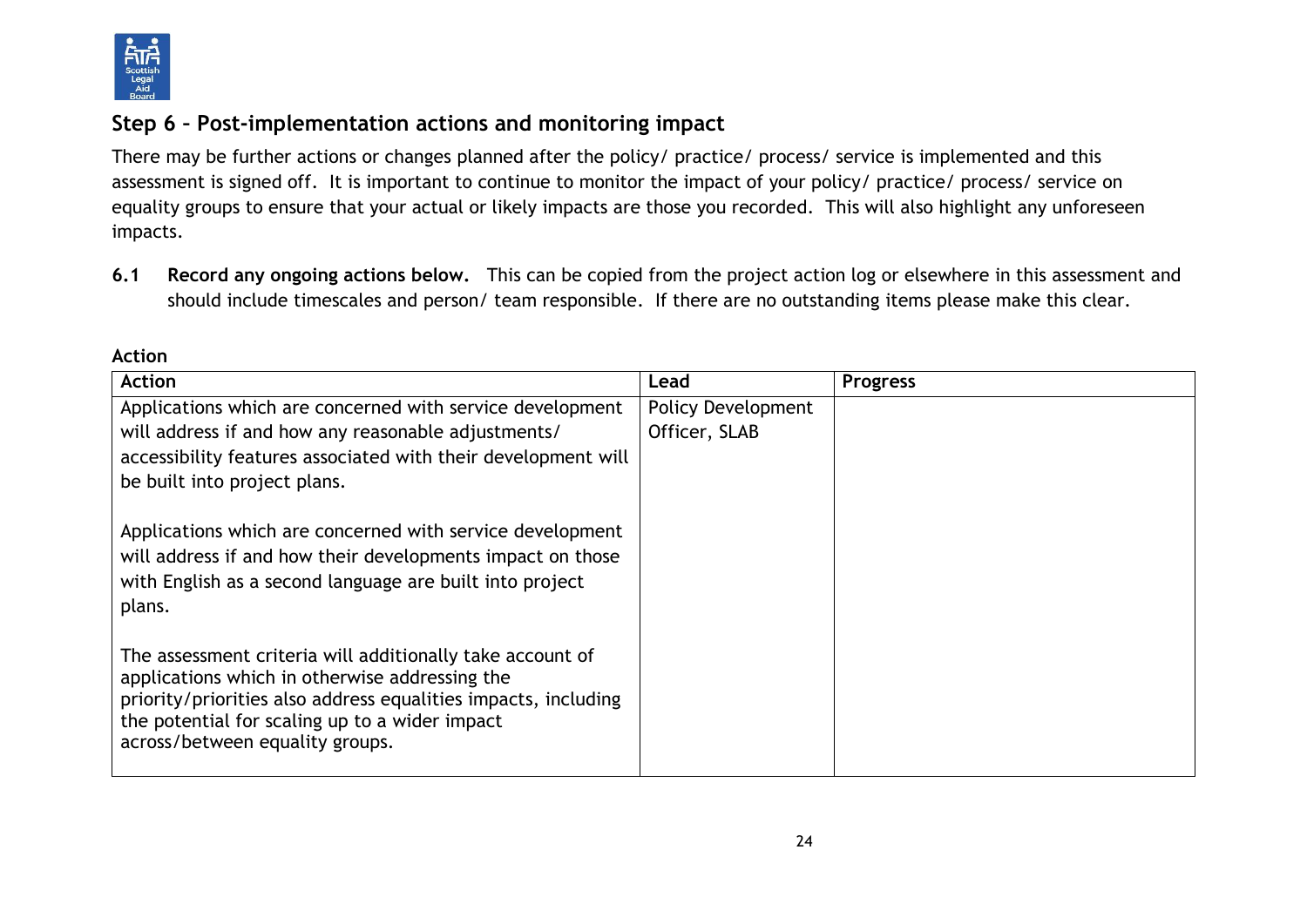

| Funded organisations must have current equalities policies<br>to cover duties as employer and service provider. |  |
|-----------------------------------------------------------------------------------------------------------------|--|
|                                                                                                                 |  |

- **6.2 Note here how you intend to monitor the impact of this policy/ practice/ process/ service on equality groups**. In the table below you should:
	- list the relevant measures,
	- Identify who or which team is responsible for implementing or monitoring any changes
	- Where the measure will be reported to ensure any issues can be acted on as appropriate.

#### **We have identified the main actions stemming from this EqIA as:**

- Incorporate in the assessment criteria into the programme that will seek to balance and amplify the opportunity to learn as much as possible for greater long term benefits
	- o Proposals will need to be based on evidence of the problem/blockage that the proposal is to deal with based on existing patterns of demand. We have added in further criteria that requires agencies to identify how the proposal has the ability to provide broader impact if scaled up or used outwith that agency/partner agencies. Proposals that include evidence of how it might benefit future users or broader sector wide or community wide benefit will score more highly on that criteria
	- o Our standard assessment criteria includes the requirement to evidence how delivery agencies have equality related policies in place for service delivery and for their own employees. For this programme we have included the requirement to illustrate thinking about the equality impact of the proposed intervention – this will mitigate risk by allowing applicants to demonstrate they know the equality background of their service users.
- We will use the programme building stage to balance the breadth of learning that can be achieved across the range of potential projects. This will include recognition of potential positive impacts for specific populations or protected equality characteristics.